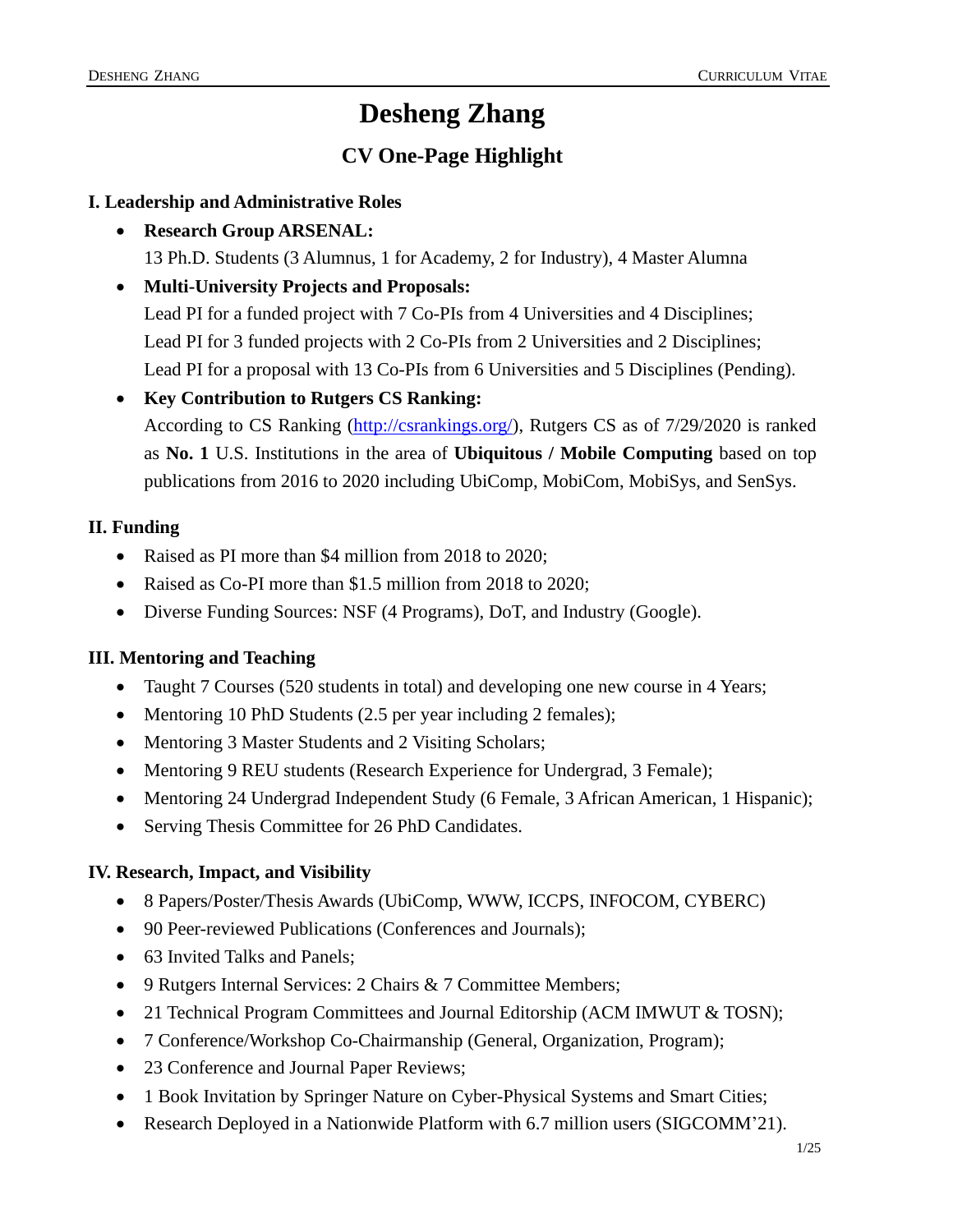# **CURRICULUM VITAE Desheng Zhang**

| <b>Work Address:</b>                        | Contact Info:                          |
|---------------------------------------------|----------------------------------------|
| Department of Computer Science,             | Rutgers Email: desheng@cs.rutgers.edu  |
| Rutgers, the State University of New Jersey | MIT Email: $desheng@mit.edu$           |
| 110 Frelinghuysen Road,                     | Personal Email: deshzh@gmail.com       |
| Piscataway, NJ 08854                        | Web: http://www.cs.rutgers.edu/~dz220/ |
| Office: CoRE 307                            | Office Phone: 848-445-8307             |
| Lab: CoRE 331                               | Fax: 732-445-0537                      |
|                                             |                                        |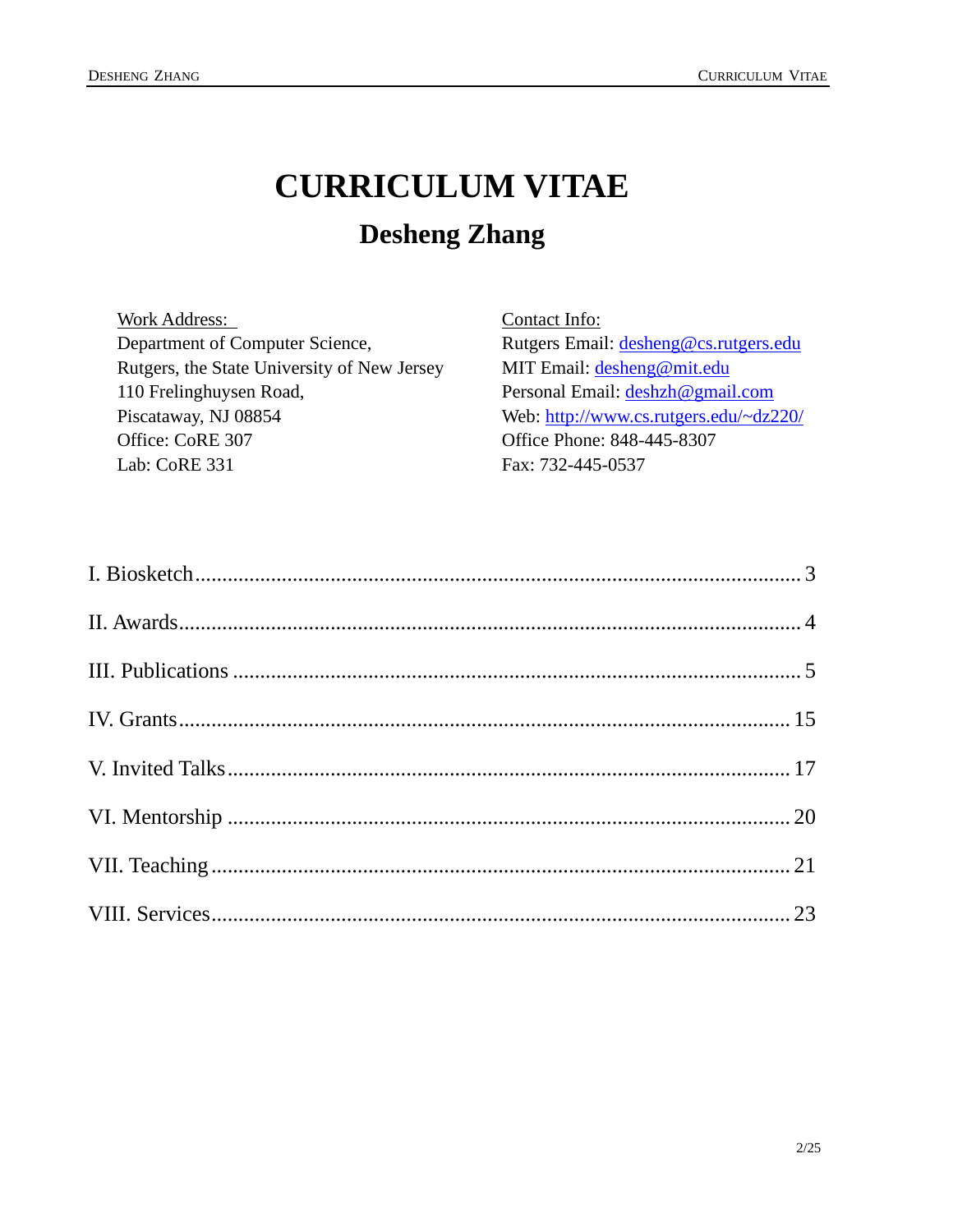### <span id="page-2-0"></span>**I. Biosketch**

#### **I.1 Research Interests**

- Broadly interested in bridging **Cyber-Physical Systems** (also known as **Internet of Things**) and **Data Science** from **Mobile** and **Ubiquitous Computing** Perspectives with Applications to **Smart Cities**.
- Focused on the life cycle of **data-driven urban systems**, from sensing to prediction to decision-making via mobile data collection, cross-domain data fusion, heterogeneous model integration, visual data analytics, system optimization, deployment and validation.

#### **I.2 Employment and Visiting**

| • Visiting Professor of Connection Science | 09.2020-Now                                                      |
|--------------------------------------------|------------------------------------------------------------------|
|                                            | Media Lab, Massachusetts Institute of Technology, USA            |
| • Assistant Professor of Computer Science  | 09.2016-Now                                                      |
|                                            | Rutgers, the State University of New Jersey, USA                 |
| Visiting Scholar                           | 05.2018-09.2018                                                  |
|                                            | Peking University, Big Data Research Center, Beijing China       |
| • PostDoc Research Associate               | 11.2015-08.2016                                                  |
| Dissertation Fellow                        | 09.2014-10.2015                                                  |
| • Research Assistant                       | 09.2012-08.2014                                                  |
| • ADC Research Fellow                      | 09.2011-08.2012                                                  |
|                                            | University of Minnesota, Minneapolis, MN, USA                    |
| Visiting Student                           | 1.2011-8.2011                                                    |
|                                            | <b>Shenzhen Institute of Advance Technology, Shenzhen, China</b> |

#### **I.3 Education**

- Ph.D of Computer Science9.2011-10.2015
- Master of Computer Applied Technology 9.2008-6.2011
- Bachelor of Software Engineering9.2004-6.2008

*University of Minnesota, USA*

*Heilongjiang University, China*

*Heilongjiang University, China*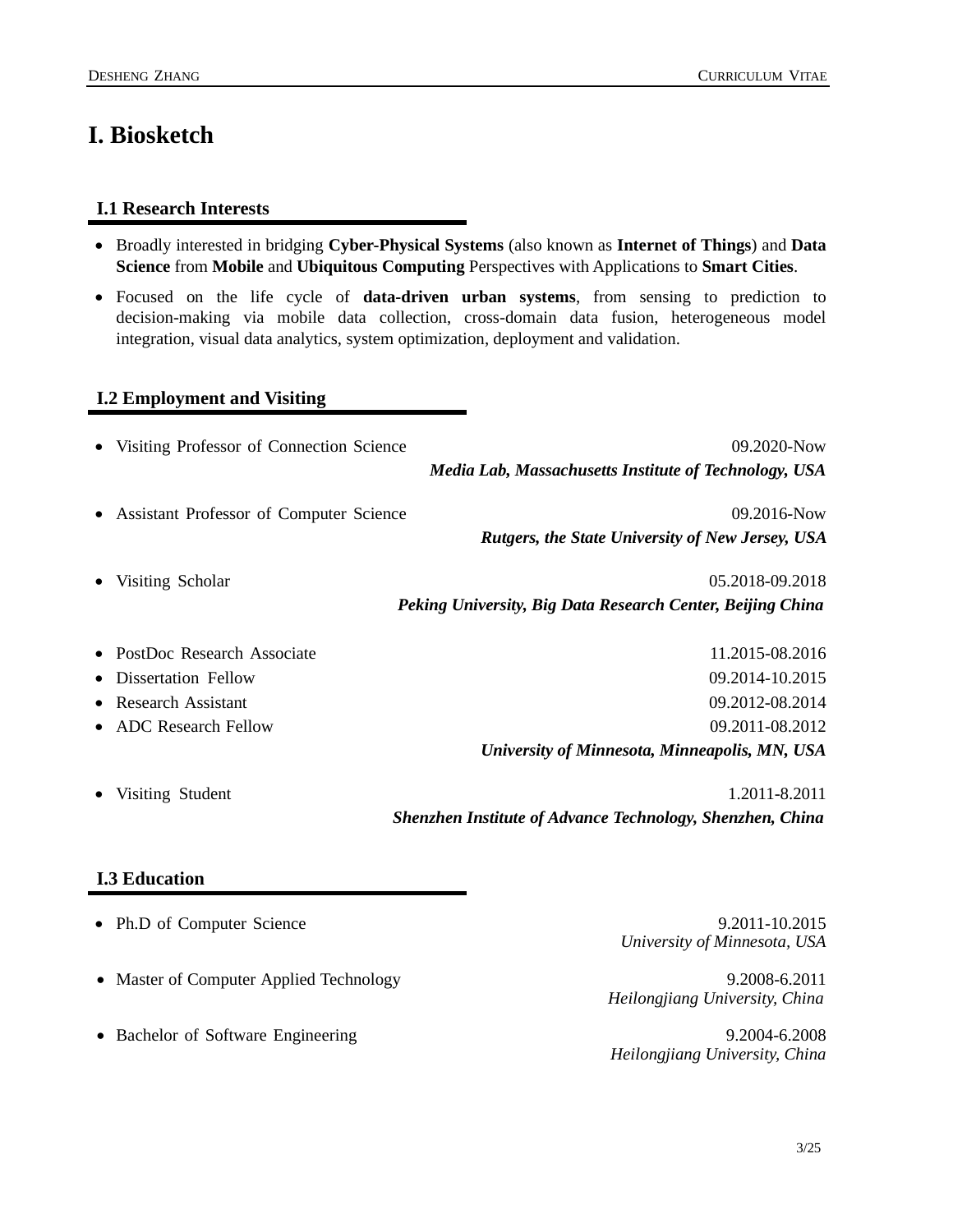## <span id="page-3-0"></span>**II. Awards**

|           | Best Paper Award, ICCPS 2021 Committee                                   | 04.2021 |
|-----------|--------------------------------------------------------------------------|---------|
|           | <b>UbiComp Best-in-Session Audience Award</b>                            | 10.2020 |
| $\bullet$ | Rutgers Research Council Award                                           | 07.2019 |
| $\bullet$ | <b>Best Paper Award Candidate</b> , the Web Conference Program Committee | 04.2019 |
| $\bullet$ | Rutgers Global Center Research Award                                     | 06.2017 |
|           | Rutgers Research Council Award                                           | 07.2017 |
|           | Best Paper Award Candidate, ICCPS 2015 Committee                         | 03.2015 |
| $\bullet$ | Chinese Government Scholarship for Outstanding Students                  | 09.2014 |
|           | Doctoral Dissertation Fellowship Award, University of Minnesota          | 04.2014 |
|           | Excellent Thesis Research Travel Award, University of Minnesota          | 11.2013 |
| $\bullet$ | Best Thesis Award in Computer Science, Heilongjiang Dept. of Education   | 12.2011 |
|           | <b>Best Poster Award, INFOCOM Committee</b>                              | 04.2011 |
|           | Excellent Researcher Award, Chinese Academy of Sciences                  | 04.2011 |
| ٠         | ADC Fellowship Award, University of Minnesota                            | 04.2011 |
|           | Best Paper Award, CWSN Committee                                         | 10.2010 |
|           | Best Paper Runner-up Award, CyberC Committee                             | 10.2010 |
|           | <b>Best Thesis Award, Heilongjiang University</b>                        | 06.2008 |
|           | National Scholarship, China Ministry of Education                        | 11.2007 |
|           | Pacemaker Scholarship, Heilongjiang University                           | 11.2006 |
|           | First-Class Scholarship, Heilongjiang University                         | 11.2005 |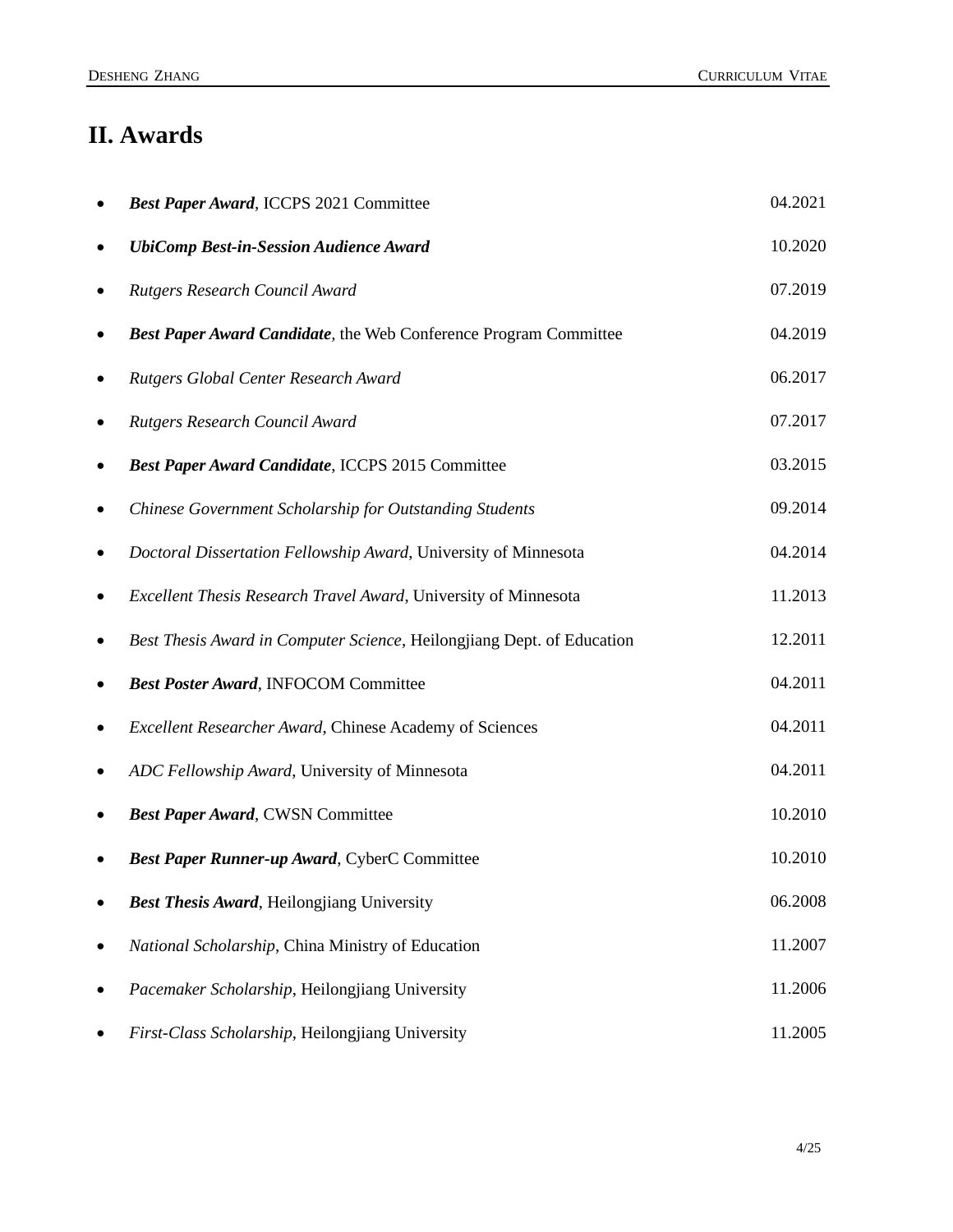### <span id="page-4-0"></span>**III. Publications**

Mainly publishing in top Ubiquitous and Mobile Computing Conferences, e.g., IMWUT/UbiComp, MobiCom, NSDI, SenSys, WWW, ICDE, ICDCS, ICCPS, IPSN, RTSS, IROS, ACM/IEEE Transactions.

**III.1 Selected Conference Paper** Authors with \* are students working with Desheng

- [C01] Yi Ding\*, Yu Yang\*, W.Jiang, Y.Liu, Tian He, and **Desheng Zhang.** Nationwide Deployment and Operation of a Virtual Arrival Detection System in the Wild. To appear in ACM **SIGCOMM'21**. 55/241=22%.
- [C02] Yi Ding\*, Ling Liu, Yu Yang\*, Yunhuai Liu, **Desheng Zhang**, and Tian He A Lifetime Story of a 3-Year-Old Operational Wireless Beacon System in the Wild. In USENIX Symposium. on Networked Systems Design & Implementation (**NSDI'21**). 19/114=16%
- [C03] Zhihan Fang\*, G. Yang\*, D. Zhang, X. Xie\*, Guang Wang\*, Yu Yang\*, F.Zhang\* and **Desheng Zhang** MoCha: Large-Scale Driving Pattern Characterization for Usage-based Insurance. In ACM Conference on Knowledge Discovery and Data Mining (**SIGKDD'21**). 138/705=19%
- [C04] Guang Wang\*, Zhou Qin\*, Shuai Wang, Huijun Sun, Zheng Dong, and **Desheng Zhang**  Joint Real-Time Repositioning and Charging for Electric Carsharing with Dynamic Deadlines. In ACM Conference on Knowledge Discovery and Data Mining (**SIGKDD'21**). 138/705=19%
- [C05] Zhihan Fang\*, Guang Wang\*, Xiaoyang Xie\*, Fan Zhang, **Desheng Zhang** Urban Map Inference by Pervasive Vehicular Sensing Systems with Complementary Mobility To appear in ACM Conference on Pervasive &Ubiquitous Computing **(IMWUT/UbiComp'21)**
- [C06] Guang Wang\*, Harsh Rajkumar Vaish\*, Huijun Sun, Jianjun Wu, Shuai Wang, **Desheng Zhang** Mixing Qualitative and Quantitative User Studies for Online Car Sharing Systems To appear in ACM Conference on Pervasive &Ubiquitous Computing **(IMWUT/UbiComp'21)**
- [C07] Zhou Qin\*, YikunXian, Fan Zhang, **Desheng Zhang** MIMU: Mobile WiFi Usage Inference by Mining Diverse User Behaviors To appear in ACM Conference on Pervasive &Ubiquitous Computing **(IMWUT/UbiComp'21)**
- [C08] Dong Zhao, Zijian Cao, Chen Ju, **Desheng Zhang**, Huadong Ma D2Park: Diversified Demand-aware On-street Parking Guidance To appear in ACM Conference on Pervasive &Ubiquitous Computing **(IMWUT/UbiComp'21)**
- [C09] Song Yiwei\*, Yunhuai Liu, Wenqing Qiu, Zhou Qin, Chang Tan, Can Yang, **Desheng Zhang** MIFF: Human Mobility Extractions with Cellular Signaling Data To appear in ACM Conference on Pervasive &Ubiquitous Computing **(IMWUT/UbiComp'21)**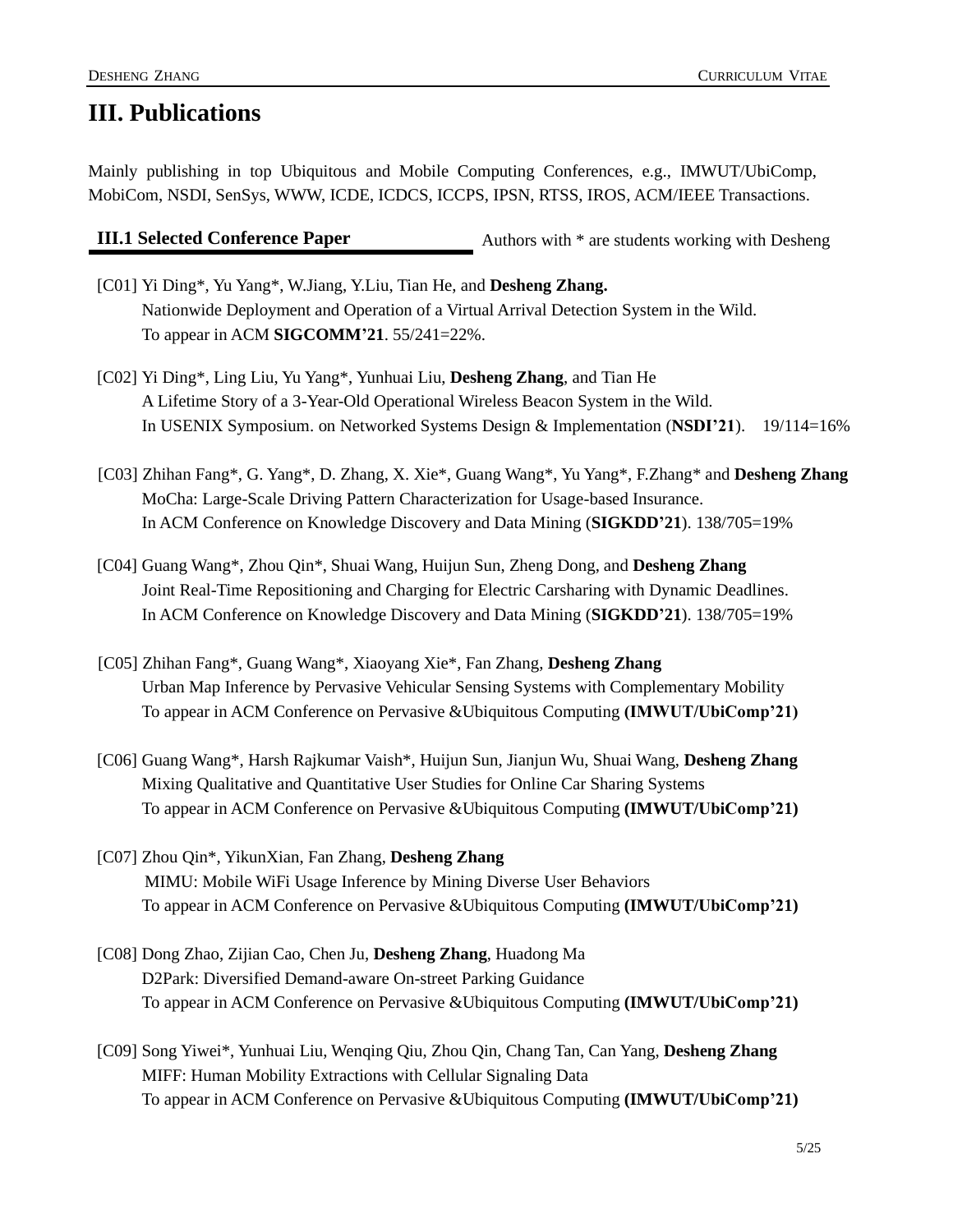[C10] Guang Wang\*, Shuxin Zhong, Shuai Wang, Fei Miao, Zheng Dong, **Desheng Zhang** Data-Driven Fairness-Aware Vehicle Displacement for Large-Scale Electric Taxi Fleets To appear in IEEE 37th International Conference on Data Engineering (**ICDE'21**) [C11] Yukun Yuan, Meiyi Ma, Songyang Han, Desheng Zhang, Fei Miao, John A. Stankovic and Shan Lin DeResolver: A Decentralized Negotiation and Conflict Resolution Framework for Smart City Services In ACM Conference on Cyber-Physical Systems **(ICCPS'21**) 26% [C12] Yu Yang\*, Ding Yi, D.Yuan, Guang Wang\*, Xiaoyang Xie\*, Y. Liu, T. He and **Desheng Zhang** TransLoc: Transparent Indoor Localization with Uncertain Human Participation. In ACM Conference on Mobile Computing & Networking (**MobiCom'20**) 63/384=16% [C13] **Desheng Zhang** Mobile Cyber Physical Systems for Smart Cities. In the Web Conference **WWW'20** Sideway Workshop. Invited Keynote [C14] Zhihan Fang\*, Gang Wang\*, Shuang Wang, Chaoji Zuo, Fan Zhang, and **Desheng Zhang**. CellRep: Usage Representativeness Modeling and Correction Based on Multiple Cellular Networks In the Web Conference **WWW'20,** Oral Presentation. 217/1129=19% [C15] Sihong He, Lynn Pepin, Guang Wang, **Desheng Zhang** and Fei Miao. Data-Driven Distributionally Robust Electric Vehicle Balancing for Mobility-on-Demand Systems In IEEE/RSJ International Conference on Intelligent Robots and Systems (**IROS'20)**. [C16] Yu Yang\*, Zhihan Fang\*, Xiaoyang Xie\*, F.Zhang, Y. Liu, and **Desheng Zhang.** Extending Coverage of Stationary Sensing Systems with Mobile Sensing Systems In ACM Conference on Pervasive &Ubiquitous Computing **(IMWUT/UbiComp'20)** 149/848≈17.5% [C17] Xiaoyang Xie\*, Zhihan Fang\*, Yang Wang, Fan Zhang, and **Desheng Zhang.** RISC: Resource-Constrained Urban Sensing Task Scheduling based on Commercial Fleets In ACM Conference on Pervasive &Ubiquitous Computing **(IMWUT/UbiComp'20)** 149/848≈17.5% [C18] Zhihan Fang\*, Boyang Fu\*, Zhou Qin\*, Fan Zhang, and **Desheng Zhang**. PrivateBus: Privacy Identification and Protection in Large-Scale Bus WiFi Systems In ACM Conference on Pervasive &Ubiquitous Computing (**IMWUT/UbiComp'20**) 149/848≈17.5% [C19] Guang Wang\*, Yongfeng Zhang, Zhihan Fang\*, Fan Zhang, and **Desheng Zhang**. FairCharge: Data-Driven Fairness-Aware Charging Recommendation for Electric Taxi Fleets In ACM Conference on Pervasive &Ubiquitous Computing (**IMWUT/UbiComp'20**) 149/848≈17.5% [C20] Zhou Qin\*, Fang Cao, Yu Yang\*, Shuai Wang, Yunhuai Liu, Chang Tan, and **Desheng Zhang**. CellPred: A Behavior-aided Scheme for Cellular Data Usage Prediction In ACM Conference on Pervasive &Ubiquitous Computing (**IMWUT/UbiComp'20**) 149/848≈17.5%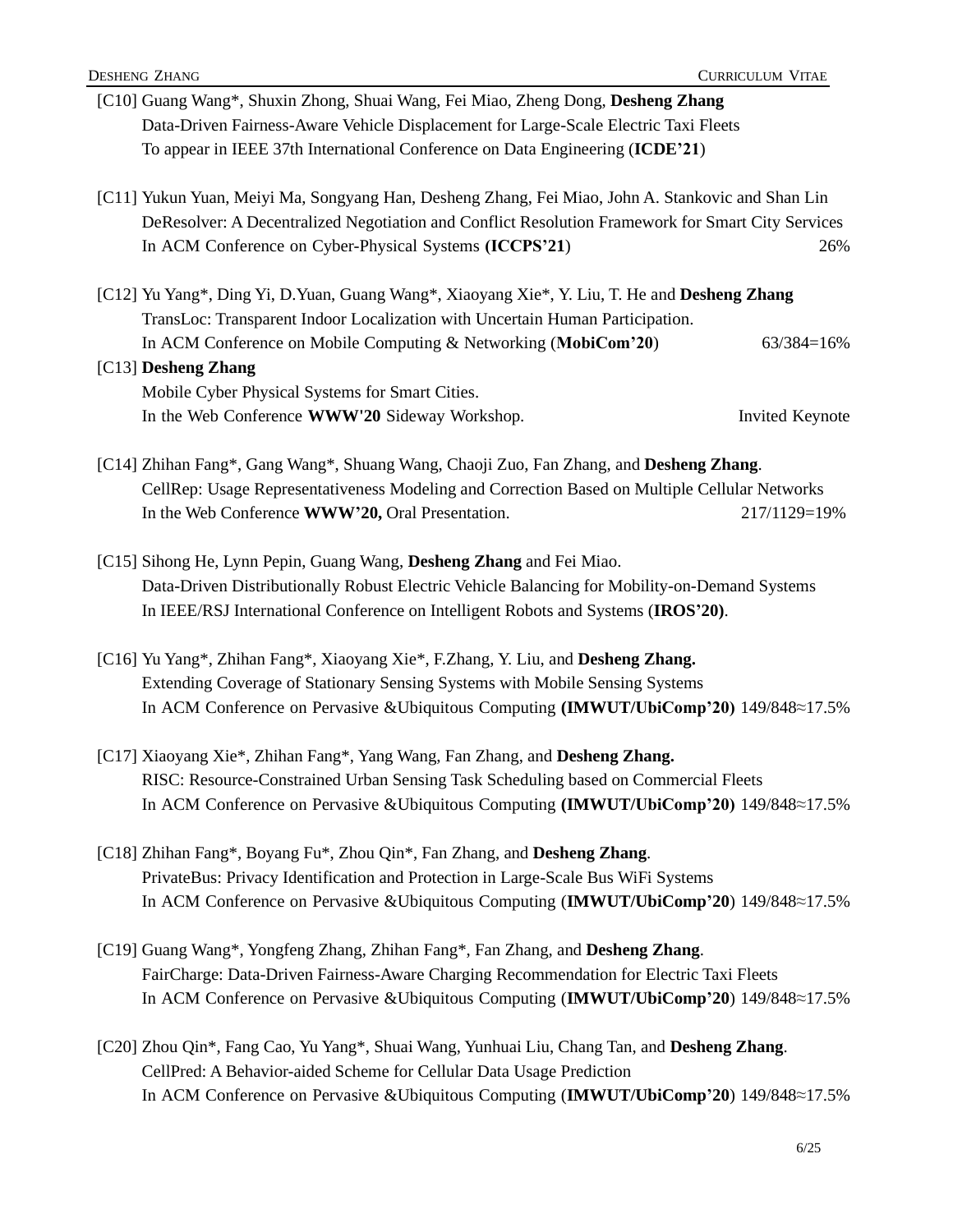| [C21] Yu Yang*, X.Xie*, Z.Fang*, F.Zhang, Y.Wang, and Desheng Zhang.                                                                                          |                       |
|---------------------------------------------------------------------------------------------------------------------------------------------------------------|-----------------------|
| VeMo: Enabling Vehicular Mobility Modeling at Individual Levels with Full Penetration<br>In ACM Conference on Mobile Computing & Networking (MobiCom'19).     | 55/290~18%            |
| [C22] Guang Wang*, X.Chen, F.Zhang, Y.Wang, and Desheng Zhang.                                                                                                |                       |
| Experience: Understanding Long-Term Evolving Patterns of Shared Electric Vehicle Fleets                                                                       |                       |
| In ACM Conference on Mobile Computing & Networking (MobiCom'19).                                                                                              | 55/290~18%            |
| [C23] Zhihan Fang*, Y.Yang*, S.Wang, B Fu, Z, Song, F. Zhang, and Desheng Zhang                                                                               |                       |
| MAC: Measuring the Impacts of Anomalies on Travel Time of Multiple Transportation Systems                                                                     |                       |
| In ACM Conference on Pervasive & Ubiquitous Computing (IMWUT/UbiComp'19)<br>[C24] Guang Wang*, W.Li, J.Zhang, Y.Ge, Z.Fu, F.Zhang, Y.Wang, and Desheng Zhang. | 176/750 $\approx$ 23% |
| sharedCharging: Data-Driven Shared Charging for Heterogeneous Electric Vehicles                                                                               |                       |
| In ACM Conference on Pervasive & Ubiquitous Computing (IMWUT/UbiComp'19)                                                                                      | 176/750 ~ 23%         |
| [C25] Xiaoyang Xie*, G.Wang*, F.Zhang, Y.Liu, and Desheng Zhang                                                                                               |                       |
| coSense: Collaborative Urban-Scale Vehicle Sensing based on Heterogeneous Fleets                                                                              |                       |
| In ACM Conference on Pervasive & Ubiquitous Computing (IMWUT/UbiComp'19)                                                                                      | 176/750 ~ 23%         |
| [C26] Yi Zhao, Xu Wang, Jianbo Li, Zheng Yang, and Desheng Zhang                                                                                              |                       |
| CellTrans: Private Car or Public Transportation? Infer Users' Main Transportation Modes                                                                       |                       |
| In ACM Conference on Pervasive & Ubiquitous Computing (IMWUT/UbiComp'19)                                                                                      | 176/750 ~ 23%         |
| [C27] Yan Zhang, Yunhuai Liu, Y.Ding, G.Li, N.Chen, H.Zhang, T.He and Desheng Zhang.<br>Route Prediction for Instant Delivery                                 |                       |
| In ACM Conference on Pervasive & Ubiquitous Computing (IMWUT/UbiComp'19)                                                                                      | 176/750 ~ 23%         |
| [C28] Yukun Yuan, Desheng Zhang, Fei Miao, Jiming Chen, Tian He and Shan Lin:                                                                                 |                       |
| p^2Charging: Proactive Partial Charging for Electric Taxi Systems                                                                                             |                       |
| In 39th IEEE International Conference on Distributed Computing Systems (ICDCS'19)                                                                             | 19.6%                 |
| [C29] Guangyan Hu, Sandro Rigo, Desheng Zhang, and Thu Nguyen.                                                                                                |                       |
| Approximation with Error Bounds in Spark                                                                                                                      |                       |
| In IEEE MASCOTS 2019.                                                                                                                                         |                       |
| [C30] Shuai Wang, T.He, Desheng Zhang, Y.Liu, Sang H. Son.                                                                                                    |                       |
| Towards Efficient Sharing: A Usage Balancing Mechanism for Bike Sharing Systems                                                                               |                       |
| In the Web Conference 2019 (WWW 2019)                                                                                                                         | 1247/225=18%          |
| [C31] Guang Wang*, X.Xie*, F.Zhang, Y.Liu and Desheng Zhang                                                                                                   |                       |
| bCharge: Data-Driven Real-Time Charging Scheduling for Large-Scale Electric Bus Fleets                                                                        |                       |
|                                                                                                                                                               |                       |

In IEEE International Real-time Systems Symposium (**RTSS'18**).27/110≈24%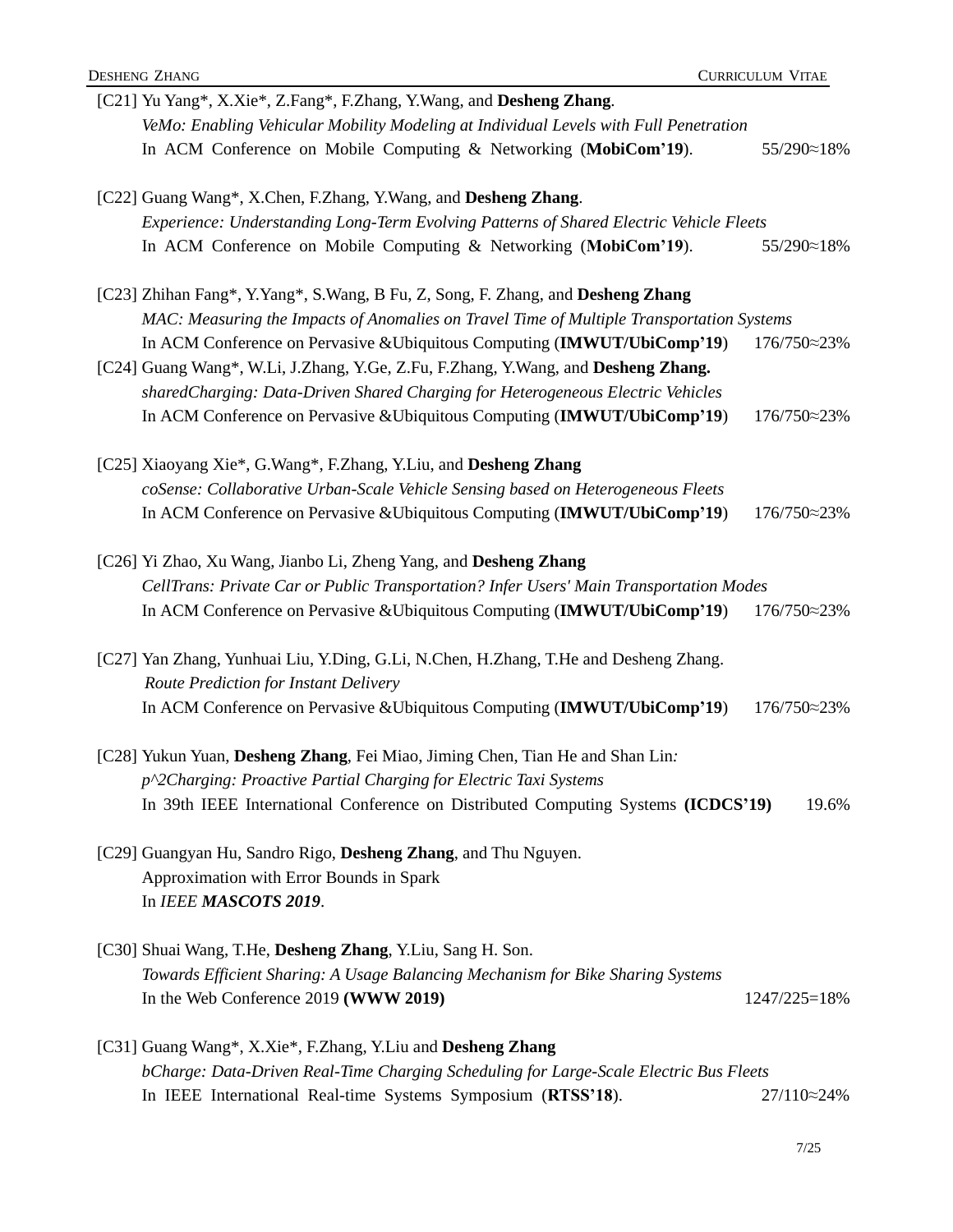| <b>DESHENG ZHANG</b>                                                                            | <b>CURRICULUM VITAE</b> |
|-------------------------------------------------------------------------------------------------|-------------------------|
| [C32] Qin Zhou*, Z.Fang*, Y. Liu, C.Tan, W.Chang and Desheng Zhang                              |                         |
| EXIMIUS: A Measurement Framework for Explicit and Implicit Urban Traffic Sensing                |                         |
| In ACM Conference on Embedded Networked Sensor Systems (SenSys'18).                             | 23/147≈15%              |
| [C33] Zhihan Fang*, Fan Zhang, Lin Ying, and Desheng Zhang                                      |                         |
| MutliCell: Urban Population Modeling based on Multiple Cellphone Networks                       |                         |
| In ACM Conference on Pervasive & Ubiquitous Computing (IMWUT/UbiComp'18).                       | 140/501≈27%             |
| [C34] Yu Yang*, Fan Zhang, and Desheng Zhang                                                    |                         |
| SharedEdge: GPS-Free Fine-Grained Travel Time Estimation in State-Level Highway Systems         |                         |
| In ACM Conference on Pervasive & Ubiquitous Computing (IMWUT/UbiComp'18).                       | $140/501 \approx 27\%$  |
| [C35] Xiaoyang Xie*, Fan Zhang, and Desheng Zhang                                               |                         |
| PrivateHunt: Multi-source Data-driven Dispatching in For-Hire Vehicle Systems                   |                         |
| In ACM Conference on Pervasive & Ubiquitous Computing (IMWUT/UbiComp'18).                       | 140/501≈27%             |
| [C36] S. Wang, T.He, Desheng Zhang, Y. Shu, Y. Liu, Y. Gu, C. Liu, H. Lee and S. Son            |                         |
| BRAVO: Improving the Rebalancing Operation in Bike Sharing System with Data-Driven Apps         |                         |
| In ACM Conference on Pervasive & Ubiquitous Computing (IMWUT/UbiComp'18).                       | $140/501 \approx 27\%$  |
| [C37] Y. Yuan, Desheng Zhang, Fei Miao, John A. Stankovic, Tian He, George Pappas and Shan Lin. |                         |
| Dynamic Integration of Heterogeneous Transportation Modes under Disruptive Events               |                         |
| In ACM Conference on Cyber-Physical Systems (ICCPS'18).                                         | 78/378 ~ 20.6%          |
| [C38] Ruilin Liu*, Yu Yang*, Daehan Kwak, Desheng Zhang, Liviu Iftode, Badri Nath.              |                         |
| Towards Fine-Grained Parking Availability Crowdsourcing Using Parking Decision Models.          |                         |
| In ACM Conference on Pervasive & Ubiquitous Computing (UbiComp'17) 1 of 9 Discussion Papers     |                         |
| [C39] Desheng Zhang, Fan Zhang, and Tian He.                                                    |                         |
| MultiCalib:National-Scale Traffic Model Calibration with Multi-source Incomplete Data           |                         |
| In the ACM Conference on Geographic Information Systems (SIGSPATIAL'16).                        | $40/217 \approx 18\%$   |
| [C40] Desheng Zhang, Juanjuan Zhao, Fan Zhang, and Tian He.                                     |                         |
| coMobile: Real-time Human Mobility Modeling at Urban Scale by Multi-View Learning               |                         |
| In the ACM Conference on Geographic Information Systems (SIGSPATIAL'15).                        | 38/216~18%              |
| [C41] Desheng Zhang, Ruobing Jiang, Shuai Wang, Yanmin Zhu, Bo Yang, Tian He, and Jian Cao.     |                         |
| Everyone Counts: Fine-Grained Digital Media Advertising in Urban Metro Systems.                 |                         |
| In the IEEE International Conference on Big Data (BigData'15).                                  | $62/363 \approx 17\%$   |
|                                                                                                 |                         |

[C42] **Desheng Zhang**, Juanjuan Zhao, Fan Zhang, Ruobing Jiang and Tian He. *Feeder: Supporting Last-Mile Transit with Extreme-Scale Infrastructure Data*. In ACM Conference on Information Processing in Sensor Networks (**IPSN'15**). 27/110≈24%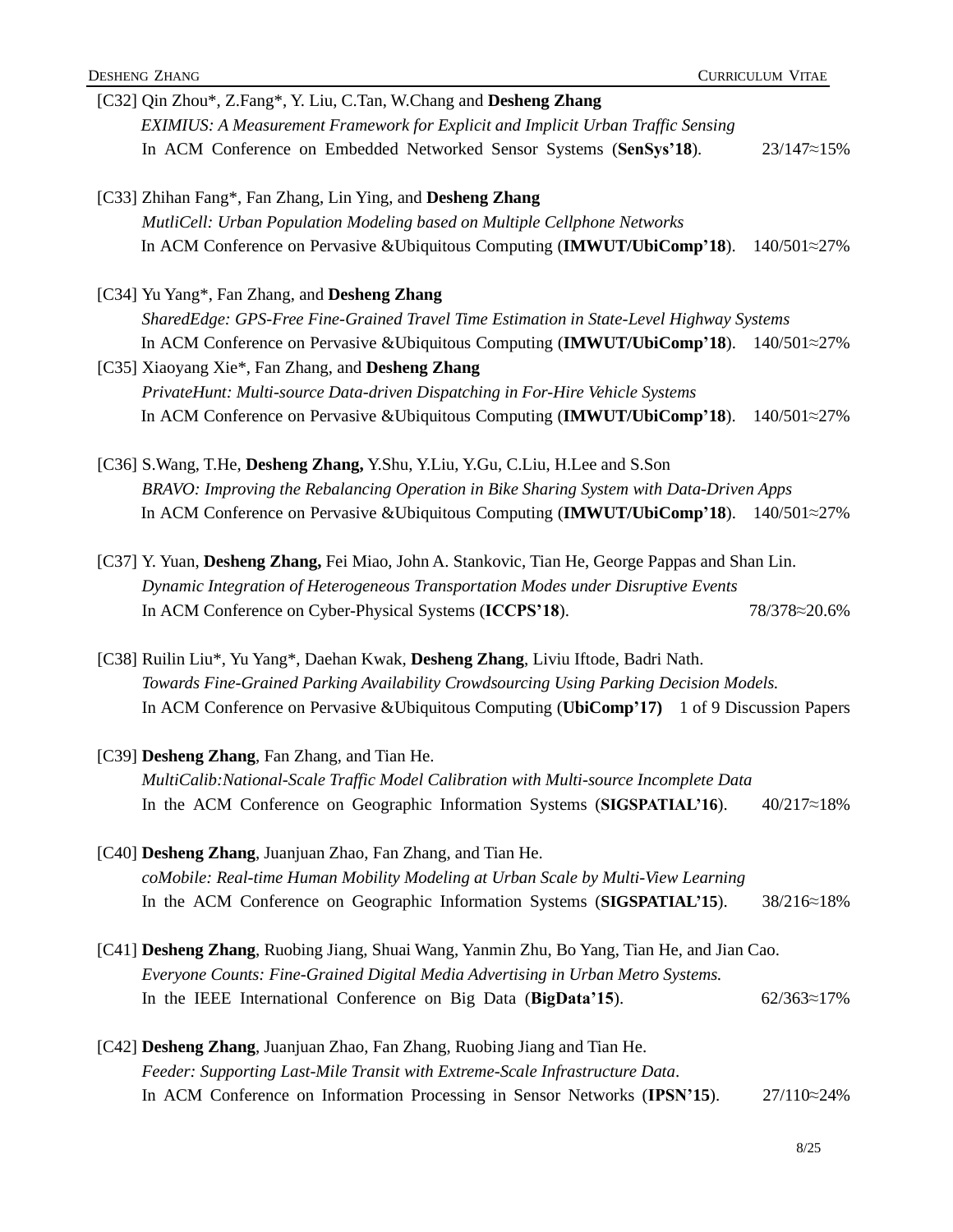| [C43] Desheng Zhang, Juanjuan Zhao, Fan Zhang, and Tian He.                                         |                       |
|-----------------------------------------------------------------------------------------------------|-----------------------|
| UrbanCPS: Cyber-Physical System Based on Multi-Source Data with Model Integration.                  |                       |
| In ACM/IEEE International Conference on Cyber-Physical Systems (ICCPS'15).                          | 25/91~27%             |
| [C44] F. Miao, S. Lin, S. Munir, J. A. Stankovic, H. Huang, Desheng Zhang, T. He, and G. J. Pappas. |                       |
| Taxi Dispatch with Real-Time Data in Metropolitan Areas - a Receding Horizon Control Approach.      |                       |
| In ACM Conference on Cyber-Physical Systems (ICCPS'15). Best Paper Runner-up.                       | $2/91 \approx 2\%$    |
| [C45] Desheng Zhang, Jun Huang, Ye Li, Fan Zhang, Chengzhong Xu, and Tian He.                       |                       |
| Exploring Human Mobility with Multi-Source Data at Extremely Large Metropolitan Scales.             |                       |
| In $20th$ ACM Conference on Mobile Computing & Networking (MobiCom'14).                             | 36/220~16%            |
| [C46] Desheng Zhang, Tian He, Shan Lin, Sirajum Munir, and John A. Stankovic.                       |                       |
| Dmodel: Online Taxicab Passenger Demand Model from Large Roving Sensor Networks.                    |                       |
| In the 3rd IEEE International Congress on Big Data (BigData'14).                                    | 38/200~19%            |
| [C47] Desheng Zhang, and Tian He.                                                                   |                       |
| Collaborative Sensing and Control in Large-Scale Transportation Systems.                            |                       |
| In the Conference on Collaboration Technologies and Systems (CTS'14).                               | Invited Paper         |
| [C48] Desheng Zhang, Tian He, Yunhuai Liu, and John A. Stankovic.                                   |                       |
| CallCab: a Unified Recommendation System for Carpooling and Regular Taxicab Services.               |                       |
| In the IEEE International Conference on Big Data (BigData'13).                                      | 45/259 $\approx$ 17%  |
| [C49] Desheng Zhang, Ye Li, Fan Zhang, Ming Lu, Yunhuai Liu, and Tian He.                           |                       |
| coRide: Carpool Service with a Win-Win Fare Model for Taxicab Networks.                             |                       |
| In 11 <sup>th</sup> ACM Conference on Embedded Networked Sensor Systems (SenSys'13).                | $21/123 \approx 17\%$ |
| [C50] Desheng Zhang, and Tian He.                                                                   |                       |
| pCruise: Reducing Cruising Miles for Taxicab Networks.                                              |                       |
| In the 33 <sup>rd</sup> IEEE International Real-time Systems Symposium (RTSS'12).                   | $35/157 \approx 22\%$ |
| [C51] Desheng Zhang, Tian He, Yunhuai Liu, Yu Gu, Fan Ye, Raghu K. Ganti, and Hui Lei.              |                       |
| Acc: Generic On-Demand Accelerations for Neighbor Discovery.                                        |                       |
| In 10th ACM Conference on Embedded Networked Sensor Systems (SenSys'12).                            | $23/123 \approx 18\%$ |
| [C52] Desheng Zhang, Tian He, Fan Ye, Raghu K. Ganti, and Hui Lei.                                  |                       |
| EQS: Neighbor Discovery and Rendezvous Maintenance with Extended Quorum System.                     |                       |
| In 32 <sup>nd</sup> International Conference on Distributed Computing Systems (ICDCS'12).           | $71/515 \approx 13\%$ |
| [C53] Desheng Zhang, Jinbao Li, and Longjiang Guo.                                                  |                       |
| MCR: a Dynamic and Optimal Duty Cycle Based MAC Protocol for Wireless Sensor Networks.              |                       |
| In 4th Conference for Wireless Sensor Networks (CWSN'10). Best Paper Award.                         | $1/212 \approx 0.4\%$ |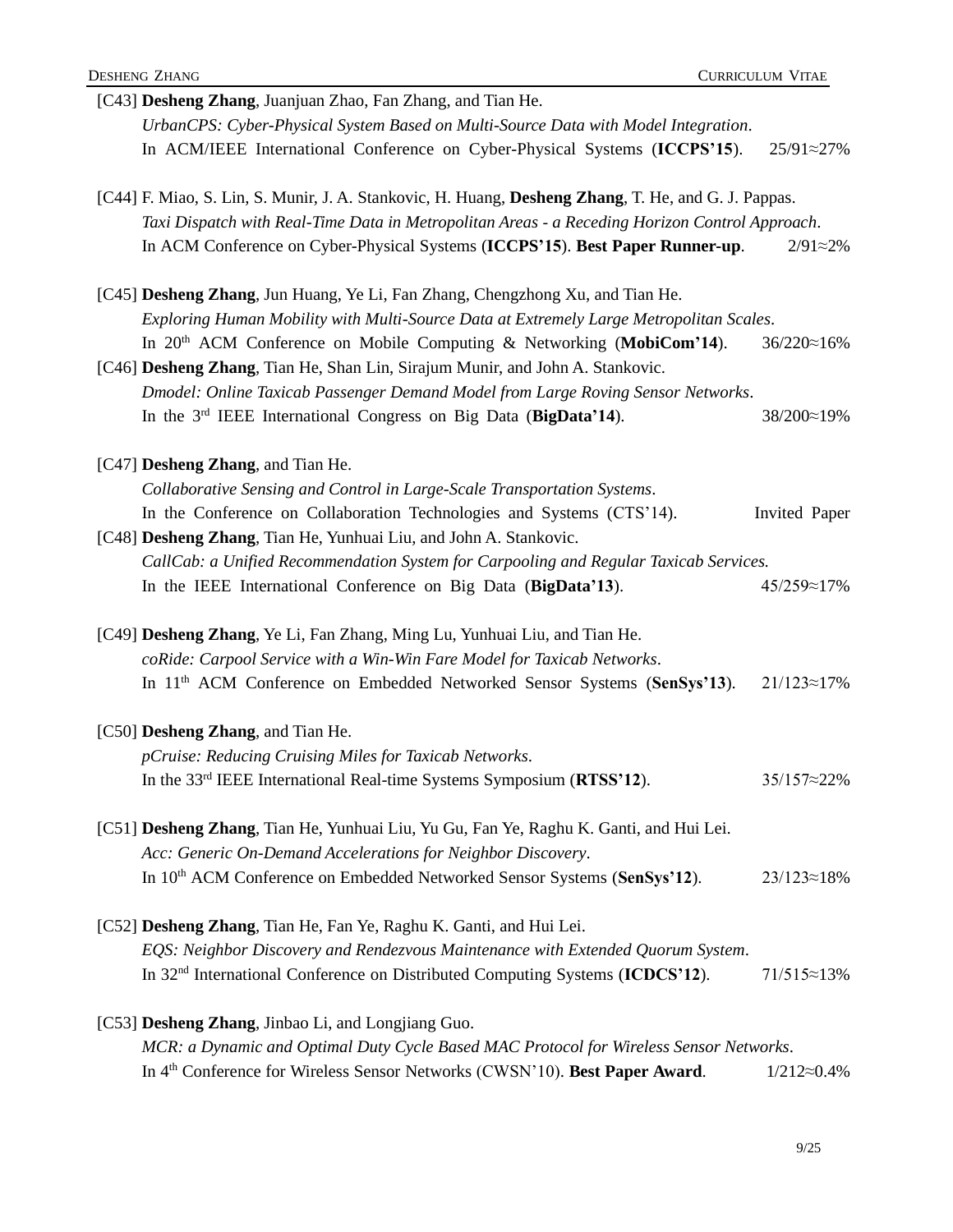| [C54] Jinbao Li, and Desheng Zhang.                                                         |                         |
|---------------------------------------------------------------------------------------------|-------------------------|
| M&M: A Multi-Channel MAC Protocol with Multiple Channel Reservation for Sensor Networks.    |                         |
| In the Conference on Cyber-Enabled Computing. (CyberC'10) Best Paper Runner-up.             | 1/297                   |
| [C55] Jinbao Li, Desheng Zhang, Shouling Ji, and Longjiang Guo.                             |                         |
| RCS:A Random Channel Selection with Probabilistic Backoff for MAC Protocols in WSNs.        |                         |
| In the 53th IEEE Global Communications Conference. (Globecom'10)                            | 1313/3596~36.5%         |
| [C56] Jinbao Li, Desheng Zhang, Longjiang Guo, Shouling Ji, and Yingshu Li.                 |                         |
| ARM: Asynchronous Receiver-initiated Multi-Channel MAC Protocol with Duty Cycling for WSNs. |                         |
| In the 29th Performance Computing & Communications Conference (IPCCC'10)                    | $36/127 \approx 28.3\%$ |
| [C57] Jinbao Li and Desheng Zhang.                                                          |                         |
| RCO: a Multi-channel MAC Protocol with Random Cooperation for Wireless Sensor Networks.     |                         |
| In the 7th Conference on Ubiquitous Intelligence and Computing. (UIC'10)                    | $36/128 \approx 28.1\%$ |
| [C58] Desheng Zhang, Jinbao Li, Longjiang Guo, and Shouling Ji.                             |                         |
| HM-MAC: A Multi-Channel MAC Protocol for Sensor Networks.                                   |                         |
| In the 3rd Conference for Wireless Sensor Networks (CWSN'09)                                | $21/249 \approx 8.4\%$  |
| $\mathbf{r}$ and $\mathbf{r}$ are $\mathbf{r}$ and $\mathbf{r}$ are $\mathbf{r}$            |                         |

#### **III.2 Selected Journal Article Publications**

- [J1] Qin Zhou\*, Zhihan Fang\*, Yunhuai Liu, Chang Tan, Wei Chang, and **Desheng Zhang** *A Measurement Framework for Explicit and Implicit Urban Traffic Sensing* In ACM Transactions on Sensor Networks (**TOSN**), 2021.
- [J2] Yu Yang\*, X.Xie\*, Z.Fang\*, F.Zhang, Y.Wang, and **Desheng Zhang** *VeMo: Enabling Transparent Vehicular Mobility Modeling at Individual Levels with Full Penetration* In IEEE Transactions on Mobile Computing (**TMC**), 2020.
- [J3] Guang Wang\*, Zhihan Fang, Xiaoyang Xie, Shuai Wang, Fan Zhang, Yunhuai Liu, **Desheng Zhang** *Pricing-Aware Real-Time Charging Scheduling for Large-Scale Electric Buses* In ACM Transactions on Intelligent Systems and Technology (**TIST**), 2020.
- [J4] Guang Wang\*, Fan Zhang, Yang Wang, **Desheng Zhang** *Understanding the Long-Term Evolution of Electric Taxi Networks* In ACM Transactions on Intelligent Systems and Technology (**TIST**), 2020.
- [J5] Dan Luo, Dong Zhao, Q. Ke, X. You, L. Liu, **Desheng Zhang**, H. Ma, X. Zuo Fine-grained Service-level Passenger Flow Prediction for Bus Systems via Multitask Deep Learning In IEEE Transactions on Intelligent Transportation Systems (**TITS)**, 2020.
- [J6] **Desheng Zhang,** Tian He, and Fan Zhang. *National-Scale Traffic Model Calibration in Real Time with Multi-source Incomplete Data*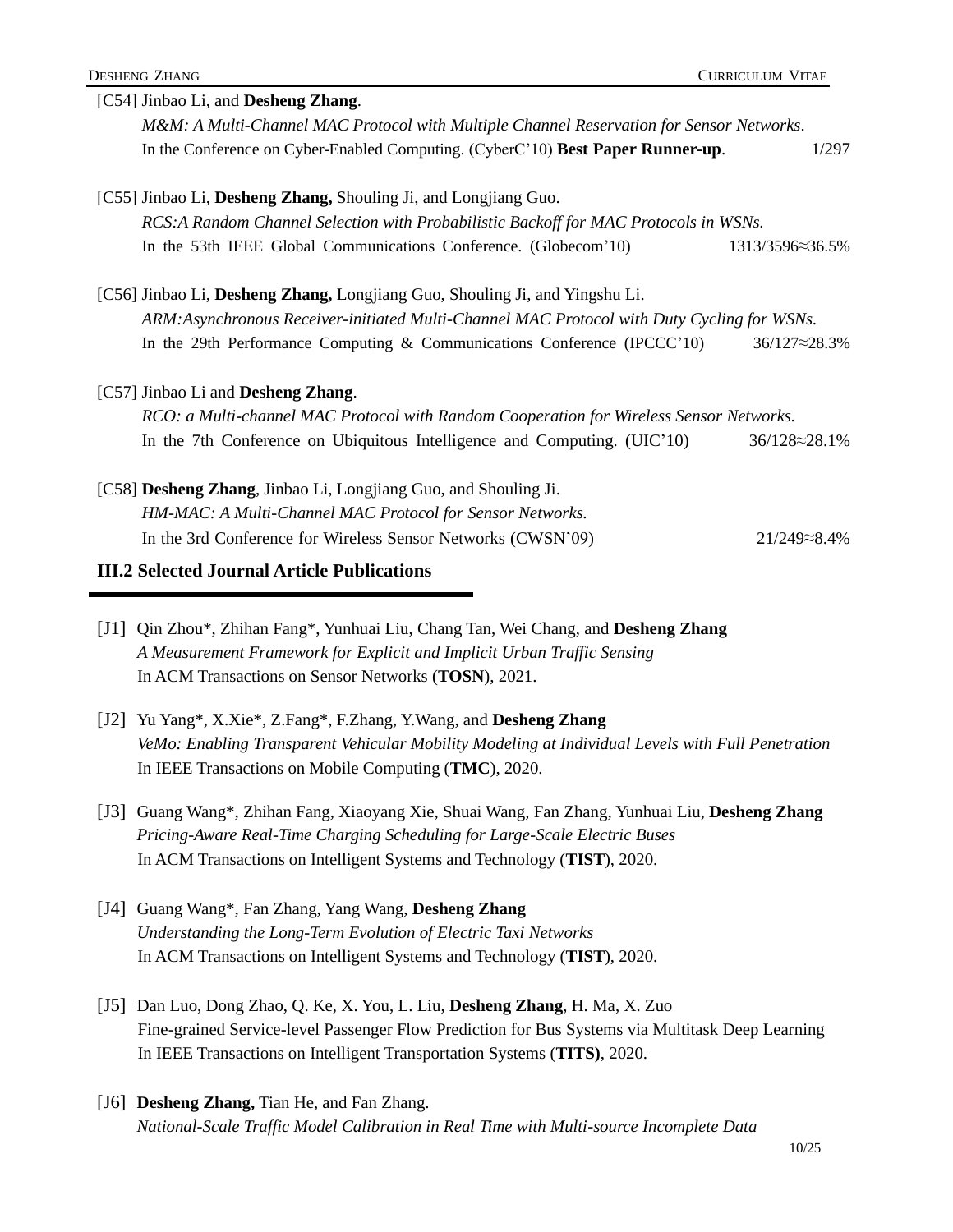In ACM Transactions on Cyber-Physical Systems (**TCPS**), 2019.

- [J7] Lai Tu, Shuai Wang, **Desheng Zhang**, Fan Zhang, and Tian He. ViFi-MobiScanner: Observe Human Mobility via Vehicular Internet Service In IEEE Transactions on Intelligent Transportation Systems (**TITS)**, 2019.
- [J8] **Desheng Zhang,** Tian He, Fan Zhang, and Chengzhong Xu. *Urban-Scale Human Mobility Modeling with Multi-Source Urban Network Data* In IEEE/ACM Transactions on Networking (**ToN**), 2018.
- [J9] **Desheng Zhang**, Tian He and Fan Zhang. *Real-time Human Mobility Modeling at Urban Scale by Multi-View Learning* In ACM Transactions on Intelligent Systems and Technology (**TIST**), 2018.
- [J10]F.Miao, S.Han, S.Lin, Q.Wang, J.A.Stankovic, A.Hendawi, **Desheng Zhang**, T.He, G.J. Pappas. *Data-Driven Robust Taxi Dispatch under Demand Uncertainties.*  In IEEE Transactions on Control Systems Technology (**TCST**), 2017.
- [J11]R.Jiang, Z.Feng; **Desheng Zhang**, Shuai Wang, Yanmin Zhu, Bo Yang, Tian He, and Jian Cao. *Data-Driven Digital Advertising with Uncertain Demand Model in Metro Networks* In IEEE Transactions on Big Data (**TBD**), 2017.
- [J12]**Desheng Zhang**, Tian He, Shan Lin, Sirajum Munir, and John A. Stankovic. *Taxi Passenger Demand Modeling from a Roving Sensor Network.*  In IEEE Transactions on Big Data (**TBD**), 2017.
- [J13]**Desheng Zhang**, Juanjuan Zhao, Fan Zhang, and Tian He. *Heterogeneous Model Integration for Multi-Source Infrastructure Data*. In ACM Transactions on Cyber-Physical Systems (**TCPS**), 2016.
- [J14]**Desheng Zhang**, Juanjuan Zhao, Fan Zhang, Ruobing Jiang and Tian He. *Last-Mile Transit Service with Urban Infrastructure Data.* In ACM Transactions on Cyber-Physical Systems (**TCPS**), 2016.
- [J15]F.Miao, S.Han, S.Lin, J.A. Stankovic, H.Huang, **Desheng Zhang**, S.Munir, T.He, G.J. Pappas. *Taxi Dispatch with Real-Time Data in Metropolitan Areas:A Receding Horizon Control Approach.*  In IEEE Transactions on Automation Science and Engineering (**TASE**), 2016.
- [J16]**Desheng Zhang**, Tian He, Fan Ye, Raghu K. Ganti and Hui Lei. *Neighbor Discovery and Maintenance with Extended Quorum Systems.* In IEEE Transactions on Mobile Computing (**TMC**), 2016.
- [J17]**Desheng Zhang**, Fan Zhang, Ming Lu, Yunhuai Liu, and Tian He.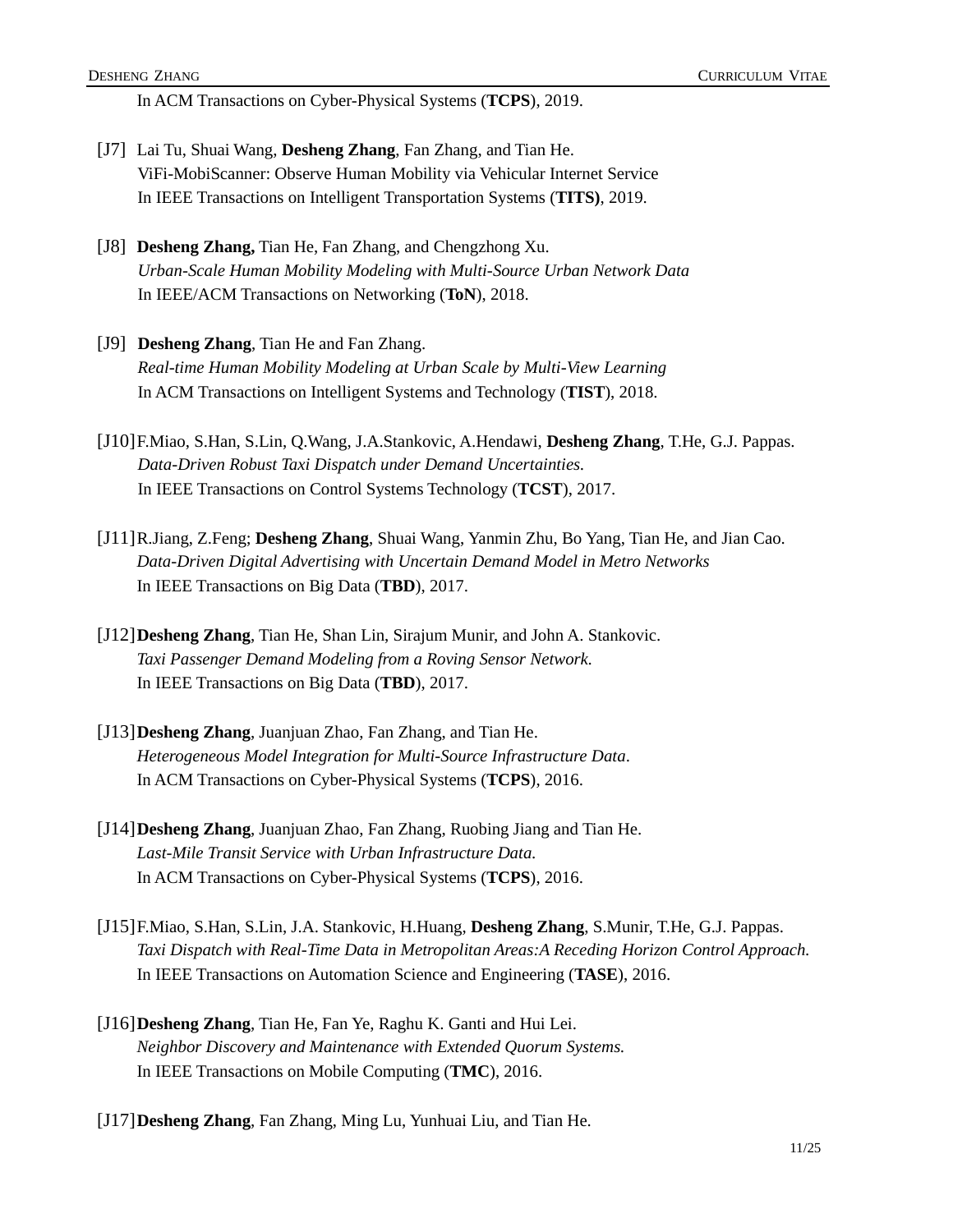*Carpool Service for Large-Scale Taxicab Networks*. In ACM Transactions on Sensor Networks (**TOSN**), 2016.

- [J18]**Desheng Zhang**, Tian He, Yunhuai Liu, Yu Gu, Fan Ye, Raghu K. Ganti, and Hui Lei. *Generic Neighbor Discovery in Mobile Applications*. In ACM Transactions on Sensor Networks (**TOSN**), 2015.
- [J19]**Desheng Zhang**, Tian He, Lin Shan, Sirajum Munir, and John A. Stankovic. *Online Cruising Mile Reduction for Large-Scale Taxicab Networks*. In the IEEE Transactions on Parallel and Distributed Systems (**TPDS**), 2015.
- [J20]**Desheng Zhang**, Tian He, Yunhuai Liu, and John A. Stankovic. *A Unified Recommendation System for Carpooling and Regular Taxicab Services*. In the IEEE Transactions on Emerging Topics in Computing (**TETC**), 2014.
- [J21]**Desheng Zhang**, Jinbao Li, and Longjiang Guo. *Study on Asynchronous Multi-channel MAC Protocol for WSNs* In Journal of Software, 2012.
- [J22]**Desheng Zhang**, Jinbao Li, and Longjiang Guo. *Study on Multi-channel Reservation Based MAC Protocol for Wireless Sensor Networks* In Journal on Communications, 2011.
- [J23]**Desheng Zhang**, Jinbao Li, Longjiang Guo, Shouling Ji, and Yu Wang *HM-MAC: A Multi-Channel MAC Protocol for Sensor Networks with Broadcast Supporting* In Journal of Computer Research and Development, 2009.

#### **III.3 Conference Posters (Referred)**

[P1] Zhihan Fang, Guang Wang and **Desheng Zhang**. Modeling Fine-Grained Human Mobility on Cellular Networks In the Web Conference (**WWW 2020**).

[P2] Guang Wang and **Desheng Zhang**. Understanding Long-Term Mobility and Charging Evolving of Shared Electric Vehicle Networks In ACM Conference on Mobile Computing & Networking 2019 (**MobiCom'19**).

[P3] Zhihan Fang, Fan Zhang, **Desheng Zhang**. Fine-grained travel time sensing in heterogeneous mobile networks In 17th ACM Conference on Embedded Networked Sensor Systems 2019 (**SenSys'19**).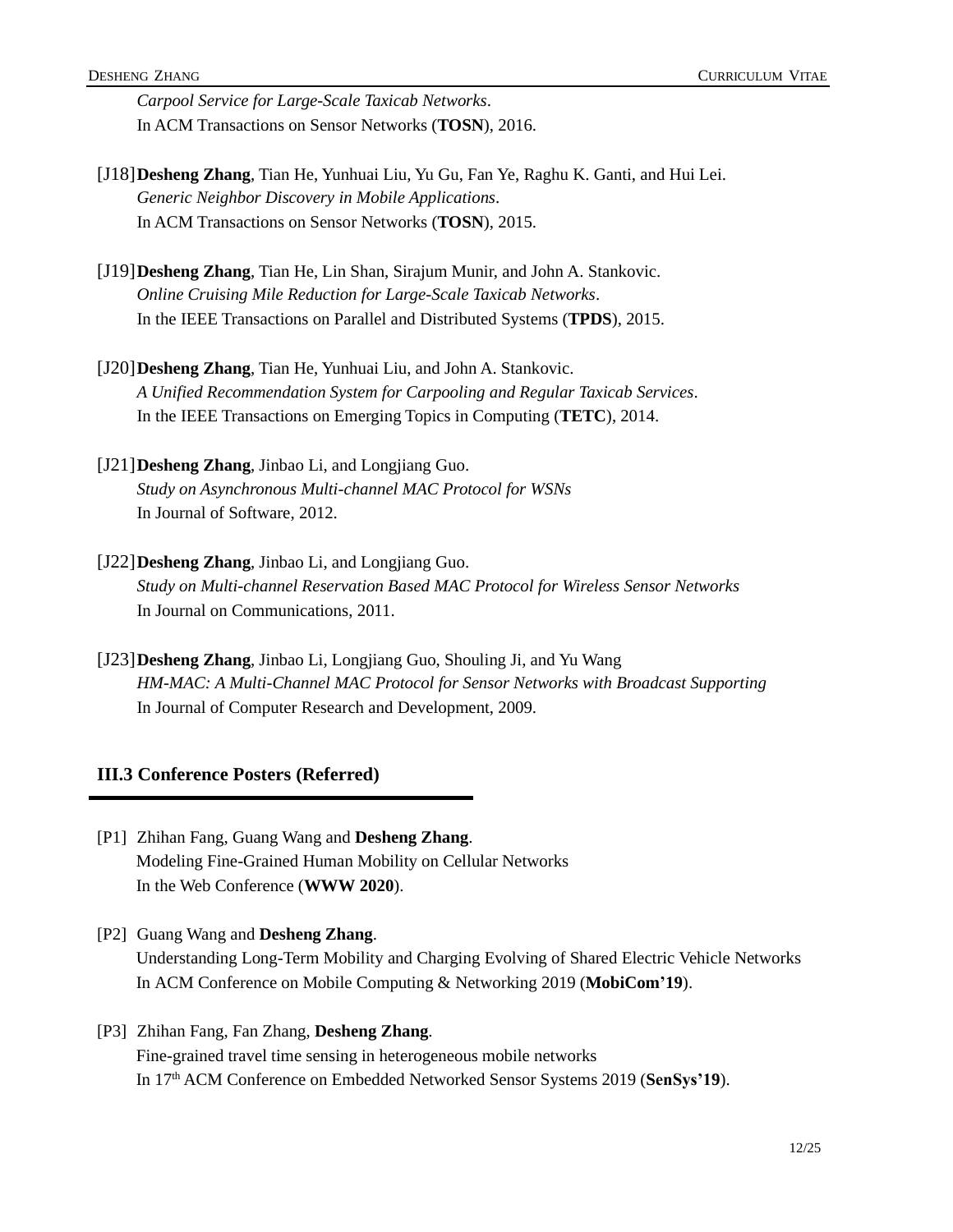### [P4] Zhou Qin, Yikun Xian, **Desheng Zhang**. A neural networks-based caching scheme for mobile edge networks In 17th ACM Conference on Embedded Networked Sensor Systems 2019 (**SenSys'19**).

[P5] Shuxin Zhong, **Desheng Zhang**. Conflict Detection for Smart Cities Services In 17th ACM Conference on Embedded Networked Sensor Systems 2019 (**SenSys'19**).

#### [P6] Fan Zhang, **Desheng Zhang**.

Privacy-aware synthesis of sensing data based on learning model at metropolitan scale In 17 th ACM Conference on Embedded Networked Sensor Systems 2019 (**SenSys'19**).

#### [P7] Guang Wang, Fan Zhang, **Desheng Zhang**.

tCharge - A fleet-oriented real-time charging scheduling system for electric taxi fleets In 17th ACM Conference on Embedded Networked Sensor Systems 2019 (**SenSys'19**).

#### [P8] Xiaoyang Xie, Fan Zhang, **Desheng Zhang**.

Understanding real-time interaction in heterogeneous vehicular sensing In 17th ACM Conference on Embedded Networked Sensor Systems 2019 (**SenSys'19**).

#### [P9] Yu Yang, Fan Zhang, **Desheng Zhang**.

Vehicular mobility modeling based on heterogeneous sensor networks In 17th ACM Conference on Embedded Networked Sensor Systems 2019 (**SenSys'19**).

#### [P10]Zhihan Fang and **Desheng Zhang.**

*Human Mobility Modeling on Metropolitan Scale Based on Multiple Cellphone Networks* In ACM/IEEE Conference on Internet-of-Things Design and Implementation (**IoTDI'17**).

[P11]F.Miao, S.Han, S.Lin, J.Stankovic, Q.Wang, **Desheng Zhang**, T.He and George Pappas *Data-Driven Robust Taxi Dispatch Approaches* In ACM/IEEE International Conference on Cyber-Physical Systems (**ICCPS'16**).

#### [P12]**Desheng Zhang**, and Tian He.

*USN: an Extremely Large Sensor Network based on Urban Infrastructures for Smart Cities* In the 14<sup>th</sup> ACM Conference on Embedded Networked Sensor Systems (SenSys'16).

#### [P13]**Desheng Zhang**, and Tian He.

*Improving Efficiency of Metropolitan-Scale Transit Systems with Multi-Mode Data Feeds*. In the 12<sup>th</sup> ACM Conference on Mobile Systems, Applications, and Services (MobiSys'14).

#### [P14]**Desheng Zhang**, Tian He, Yunhuai Liu, Yu Gu, Fan Ye, and Raghu K. Ganti. *Neighbor Discovery with Distributed Quorum System*. In the 9th ACM Conference on Embedded Networked Sensor Systems (**SenSys'11**).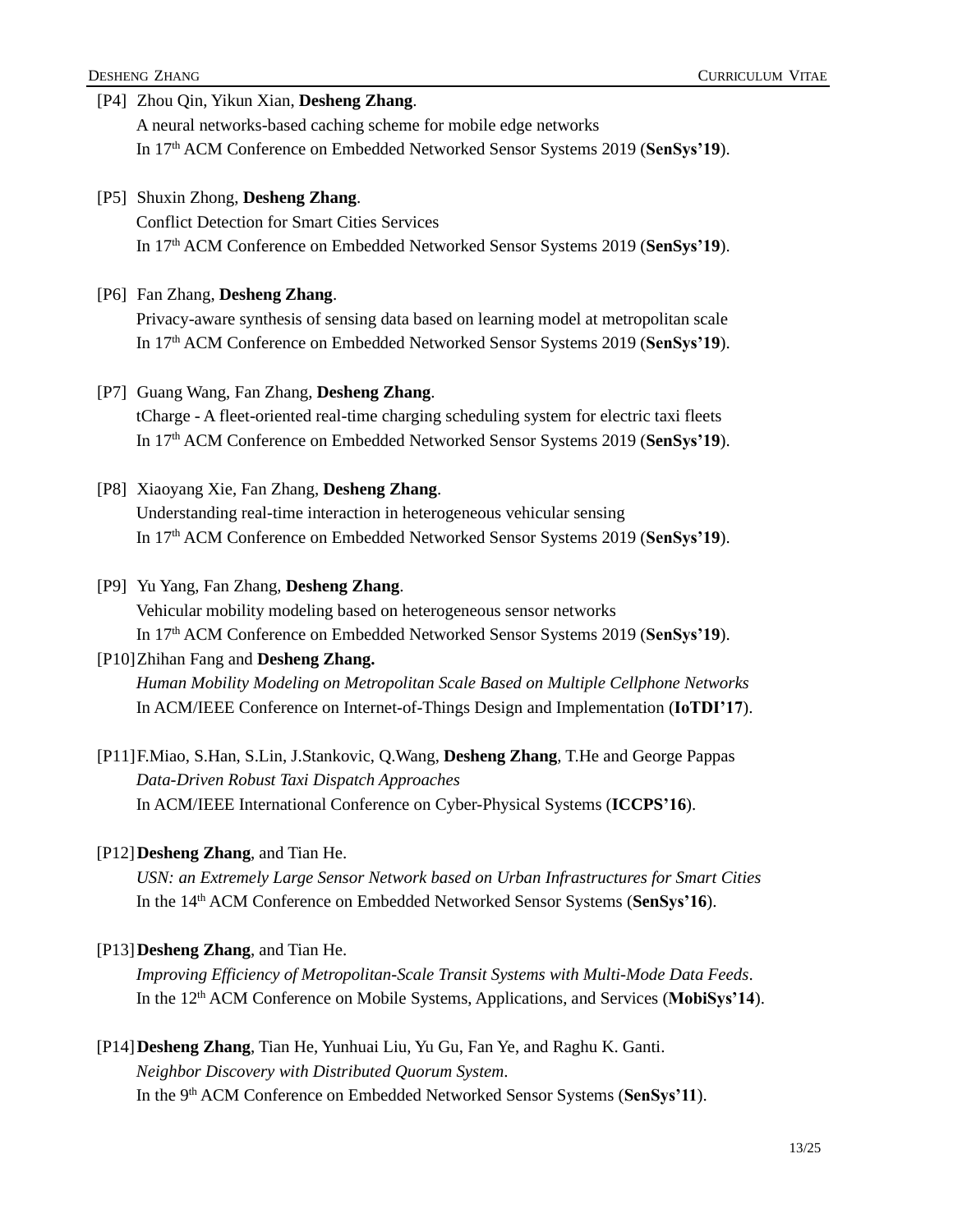[P15]**Desheng Zhang**, Tian He, Fan Ye, Raghu K. Ganti and Hui Lei.

*Where Is the Crowd?: Crowdedness Detection Scheme for Mobile Crowdsensing Applications*. In the IEEE Conference on Computer Communication (**INFOCOM'11**). **Best Poster Award**.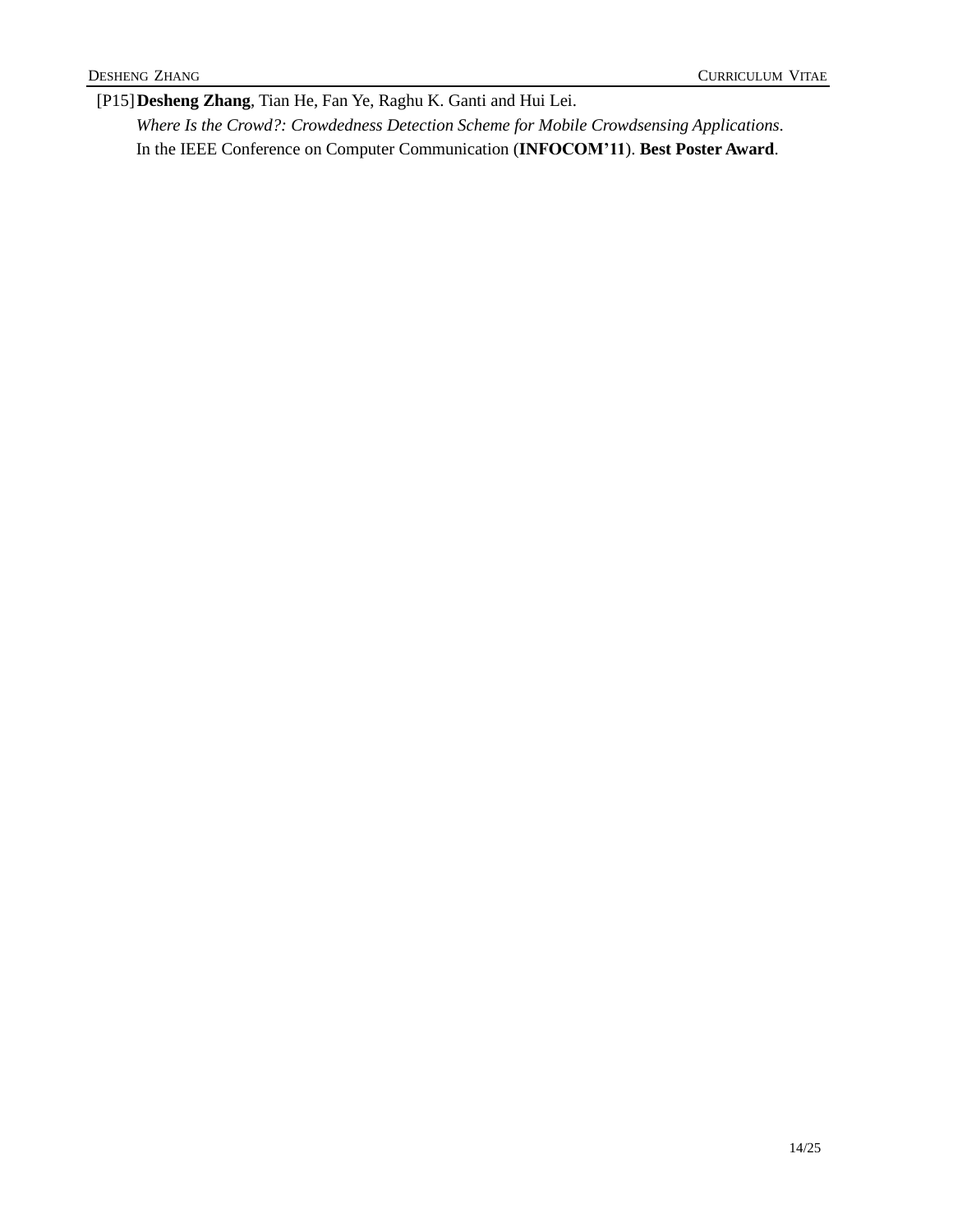## <span id="page-14-0"></span>**IV. Grants**

Summary: \$5.5 Million in Total in 3 Years (\$4 Million as Lead PI) from NSF (CPS, SCC, S&AS, C&DSE programs), US DoT, Google, Rutgers, etc.

|                     |                                                                                                                                 | <b>NSF</b>                                  | \$2,300,000 |
|---------------------|---------------------------------------------------------------------------------------------------------------------------------|---------------------------------------------|-------------|
| 10/2020-<br>09/2023 |                                                                                                                                 | Lead PI: Desheng Zhang                      |             |
|                     | <b>Smart</b><br>Connected<br>and<br>Community Integrative Track<br>1: Socially Informed Services<br>Conflict Governance through | $Co-PIs$ :                                  |             |
|                     |                                                                                                                                 | Gregory Porumbescu (Rutgers Public Affairs) |             |
|                     |                                                                                                                                 | Suzanne Piotrowski (Rutgers Public Affairs) |             |
|                     |                                                                                                                                 | Jing Jin (Rutgers Civil Engineering)        |             |
|                     | Specification,<br>Detection,                                                                                                    | Jack Stankovic (UVa Computer Science)       |             |
|                     | <b>Resolution and Prevention</b>                                                                                                | Shan Lin (SBU Electrical Engineering)       |             |
|                     |                                                                                                                                 | Fei Miao (UConn Computer Science)           |             |

| 10/2020-<br>09/2023 |                                                              | NSF/DoT                                          | \$1,500,000 |
|---------------------|--------------------------------------------------------------|--------------------------------------------------|-------------|
|                     |                                                              | Lead PI: Clinton Andrews (Rutgers Public Policy) |             |
|                     | Smart<br>Connected<br>and                                    | $Co-PIs$ :                                       |             |
|                     | Community Integrative Track<br>Making<br>Micromobility<br>2: | <b>Desheng Zhang</b>                             |             |
|                     | Smarter and Safer (M2S2)                                     | Dimitris Metaxas (Rutgers Computer Science)      |             |
|                     |                                                              | Robert Noland (Rutgers Public Policy)            |             |
|                     |                                                              | Jie Gong (Rutgers Civil Engineering)             |             |

|  | 07/2020-<br>06/2023 | CDS&E:         | Private    |      | Data NSF                                    | \$500,000 |
|--|---------------------|----------------|------------|------|---------------------------------------------|-----------|
|  |                     | Analytics      | Synthesis, |      | and   Lead PI: Desheng Zhang                |           |
|  |                     | <b>Sharing</b> | for        |      | Large-Scale $\vert$ Co-PIs:                 |           |
|  |                     | Multi-Modal    | Smart      | City | <b>Yuan Tian (UVa Computer Science)</b>     |           |
|  |                     | Mobility       |            |      | Dimitris Metaxas (Rutgers Computer Science) |           |

|         | $10/2021 -$ Research | Experience           | $for$ NSF                | \$16,000 |
|---------|----------------------|----------------------|--------------------------|----------|
| 08/2022 |                      | Undergrad Supplement | Single PI: Desheng Zhang |          |

|  |         | Human Mobility Inference and Google Research      | \$14,000 |
|--|---------|---------------------------------------------------|----------|
|  |         | 06/2020-   Modeling for Community                 |          |
|  | 10/2020 | Spreading of COVID-19 in Single PI: Desheng Zhang |          |
|  |         | <b>Public Transit</b>                             |          |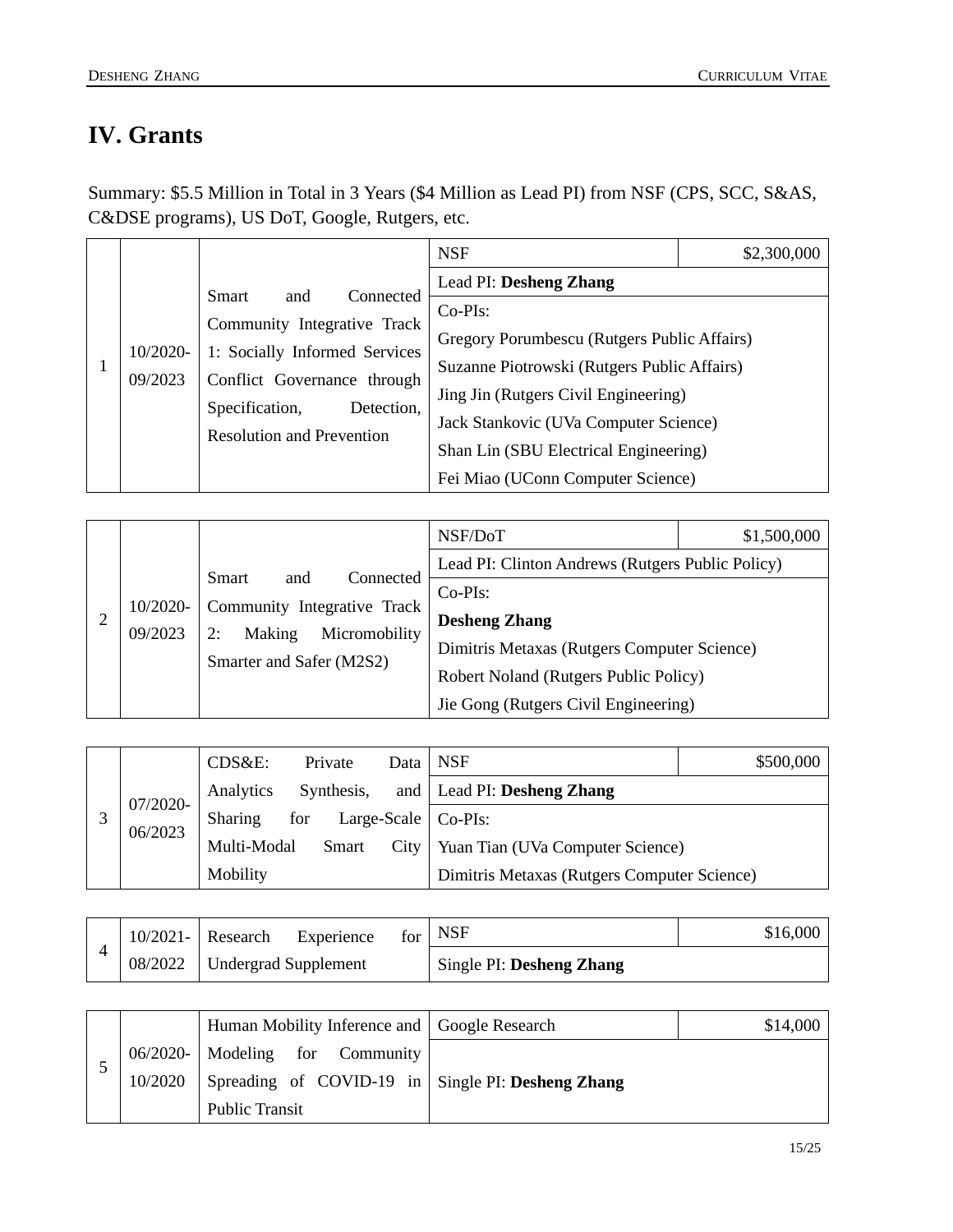|  | 07/2020- | Research | Experience           | for | <b>NSF</b>               | \$16,000 |
|--|----------|----------|----------------------|-----|--------------------------|----------|
|  | 06/2023  |          | Undergrad Supplement |     | Single PI: Desheng Zhang |          |

|  | $10/2020 -$ | Research                    | Experience | for | NSF                      | \$16,000 |
|--|-------------|-----------------------------|------------|-----|--------------------------|----------|
|  | 08/2022     | <b>Undergrad Supplement</b> |            |     | Single PI: Desheng Zhang |          |

|  |         | $\frac{1}{2}$ 09/2020- NSF PAWR Infrastructure for NSF |                          | \$50,000 |
|--|---------|--------------------------------------------------------|--------------------------|----------|
|  | 02/2022 | <b>Wireless &amp; Mobile Research</b>                  | Single PI: Desheng Zhang |          |

|  | 06/2020-<br>05/2021 |                                | Trustworthy Data-Driven AI   Rutgers Research Council Grant | \$4,000 |
|--|---------------------|--------------------------------|-------------------------------------------------------------|---------|
|  |                     | Scheduling in Instant Delivery |                                                             |         |
|  |                     | for On-demand Economy          | Single PI: Desheng Zhang                                    |         |

|  |         | 03/2020-   NSF Engineering Data Science   NSF |                          | \$59,939 |
|--|---------|-----------------------------------------------|--------------------------|----------|
|  | 02/2021 | Activities                                    | Single PI: Desheng Zhang |          |

|  | $12/2019 -$ NSF | Engineering |  | Design   NSF |                          | \$4,000 |
|--|-----------------|-------------|--|--------------|--------------------------|---------|
|  | 11/2020         | Supplement  |  |              | Single PI: Desheng Zhang |         |

|         | CPS: Improving Efficiency of   NSF                             |                                          | \$498,397 |
|---------|----------------------------------------------------------------|------------------------------------------|-----------|
|         | 09/2019-   Electric Vehicle Fleets: A   Lead PI: Desheng Zhang |                                          |           |
| 08/2020 | Data-Driven<br>Control                                         | Co-PI: Fei Miao (UConn Computer Science) |           |
|         | <b>Framework for Mobile CPS</b>                                |                                          |           |

|    | S&AS: Adaptable Vehicular   NSF  |                                                         | \$599,883 |
|----|----------------------------------|---------------------------------------------------------|-----------|
|    |                                  | 03/2019- Sensing and Control for Lead PI: Desheng Zhang |           |
| 13 | 02/2022   Fleet-Oriented Systems | in   Co-PI: Fei Miao (UConn Computer Science)           |           |
|    | <b>Smart Cities</b>              | Dimitris Metaxas (Rutgers Computer Science)             |           |

|  |         |                            |  |  | 07/2017-   Human Mobility Modeling   Rutgers Research Council Grant | \$2,300 |
|--|---------|----------------------------|--|--|---------------------------------------------------------------------|---------|
|  | 05/2018 | based on Cross-domain Data |  |  | <b>Single PI: Desheng Zhang</b>                                     |         |

|  | 06/2017-   Fleet-Oriented Charging for   Rutgers Global Center    | \$8,000 |
|--|-------------------------------------------------------------------|---------|
|  | 05/2019   Commercial Electric Vehicles   Single PI: Desheng Zhang |         |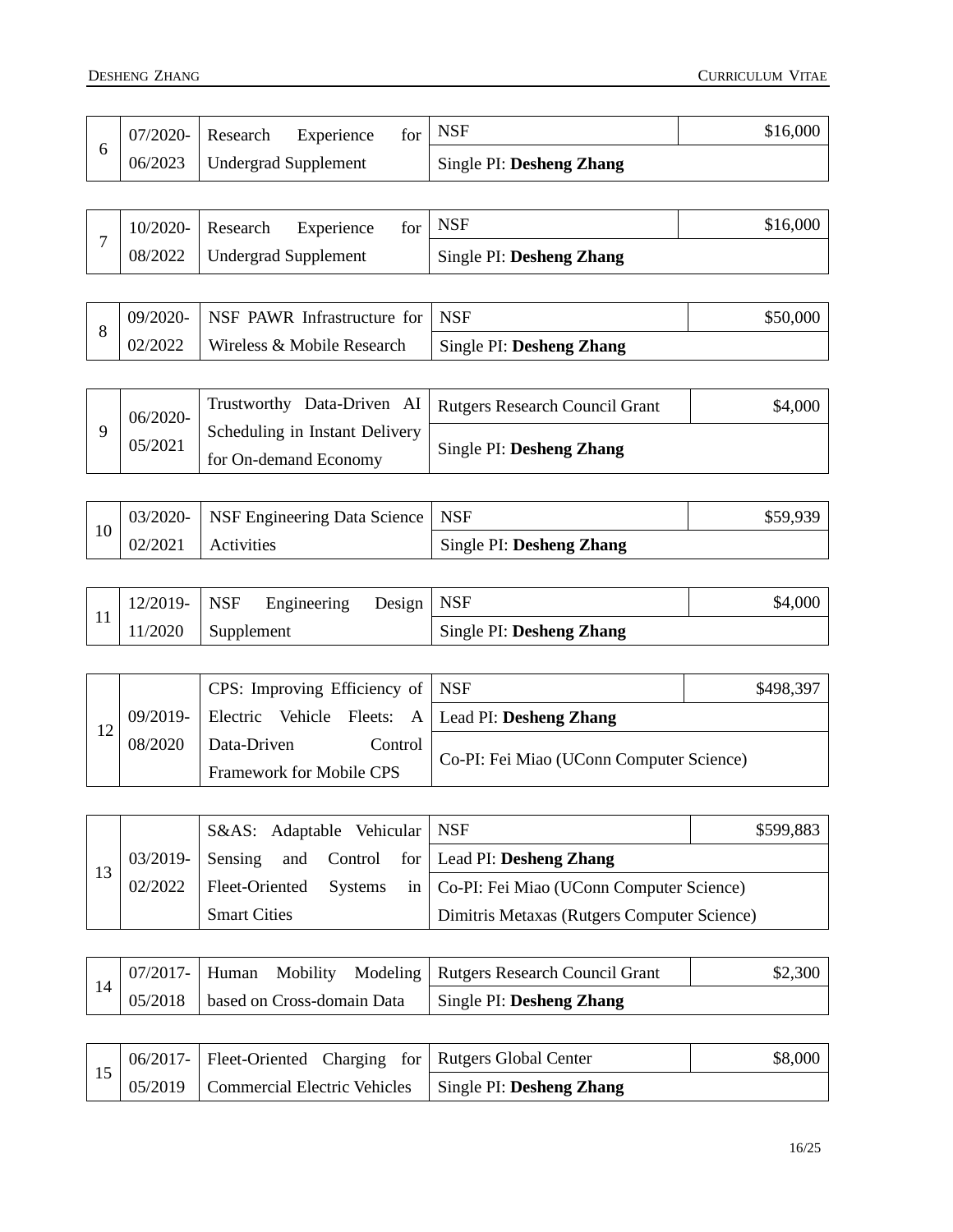## <span id="page-16-0"></span>**V. Invited Talks**

|           | Societal Cyber-Physical Systems: NSF CPS PI Meeting                                | 06.2021 |
|-----------|------------------------------------------------------------------------------------|---------|
|           | Cyber-Physical Systems for On-demand Delivery: Shanghai Jiaotong U                 | 04.2021 |
| ٠         | Urban Cyber-Physical Systems: 2020 New York Scientific Data Summit                 | 10.2020 |
| ٠         | Panel on Urban Mobility Challenges: 2020 New York Scientific Data Summit           | 10.2020 |
| $\bullet$ | Urban Cyber-Physical Systems: MIT Connection Science                               | 09.2020 |
|           | Urban Cyber-Physical Systems: Wayne State University                               | 09.2020 |
| $\bullet$ | Keynote Speak: Sideways Workshop of the web conference (WWW'20)                    | 04.2020 |
| ٠         | Urban Cyber-Physical Systems: Beijing Jiaotong University                          | 06.2019 |
| ٠         | Urban Cyber-Physical Systems: Beijing University of Posts and Telecommunications   | 06.2019 |
| ٠         | Urban Cyber-Physical Systems: Peking University                                    | 06.2019 |
|           | Urban Cyber-Physical Systems: Tsinghua University                                  | 06.2019 |
| $\bullet$ | Urban Cyber-Physical Systems: Zhejiang University                                  | 06.2019 |
| ٠         | Urban Cyber-Physical Systems: Smart City Forum                                     | 06.2019 |
| ٠         | Urban Cyber-Physical Systems: Shenzhen University                                  | 05.2019 |
|           | Urban Cyber-Physical Systems: Central South University                             | 05.2019 |
|           | Urban Cyber-Physical Systems: Hunan University                                     | 05.2019 |
|           | Urban Cyber-Physical Systems: University of Technology and Science of China Hefei  | 05.2019 |
|           | Urban Cyber-Physical Systems: Shanghai Jiaotong University                         | 05.2019 |
|           | Urban Cyber-Physical Systems: Huazhong University of Science and Technology        | 05.2019 |
|           | Urban Cyber-Physical Systems: University of Technology and Science of China Suzhou | 05.2019 |
|           | Urban Cyber-Physical Systems: Southeast University                                 | 05.2019 |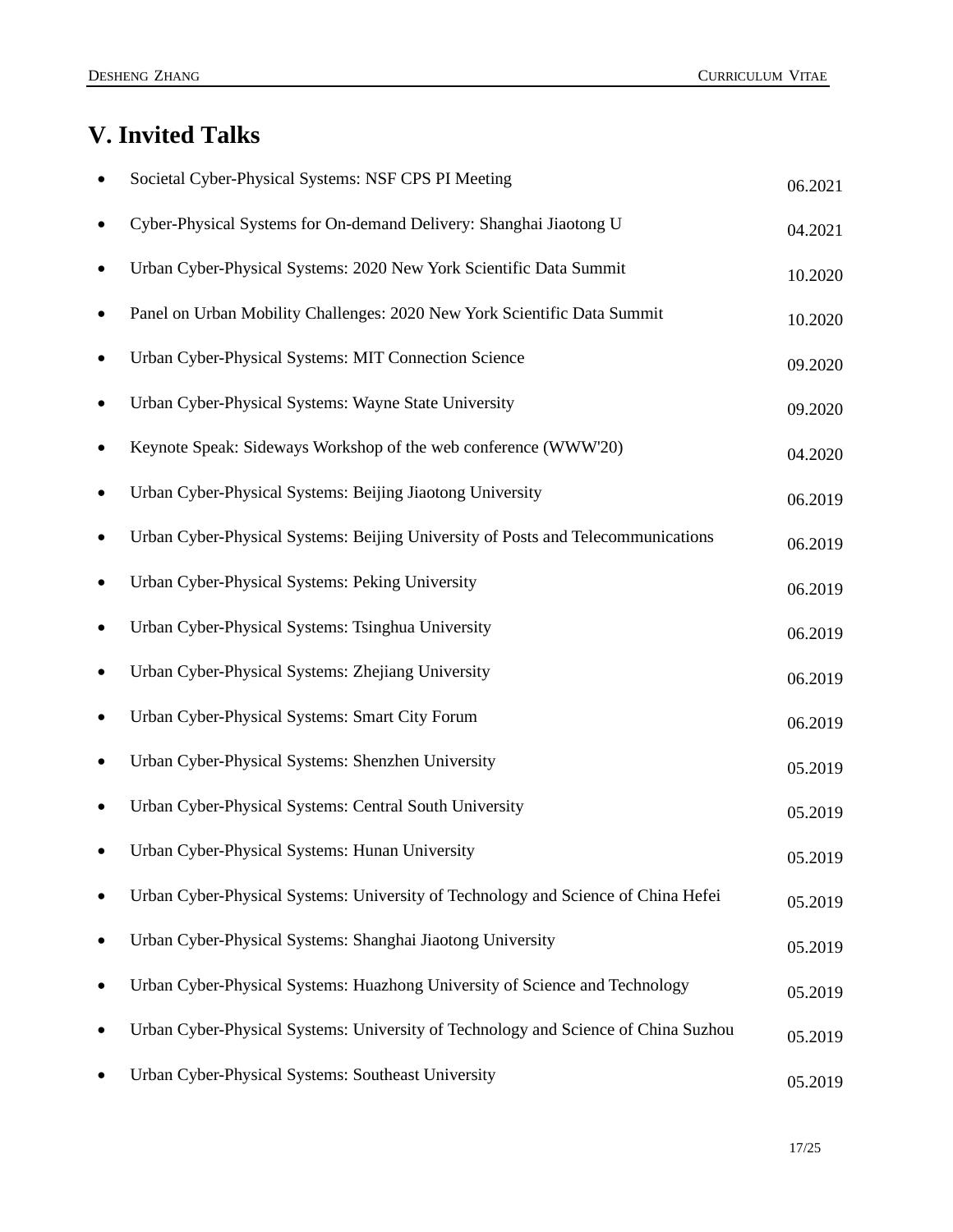|           | Urban Cyber-Physical Systems: Beijing University of Posts and Telecommunications | 01.2019 |
|-----------|----------------------------------------------------------------------------------|---------|
| $\bullet$ | Urban Cyber-Physical Systems: Zhejiang University                                | 01.2019 |
| $\bullet$ | Urban Cyber-Physical Systems: Peaking University                                 | 01.2019 |
| $\bullet$ | Urban Cyber-Physical Systems: Tsinghua University                                | 01.2019 |
|           | Urban Cyber-Physical Systems: Chinese Academy of Science                         | 01.2019 |
|           | Urban Cyber-Physical Systems: Shanghai Jiaotong University                       | 12.2018 |
| $\bullet$ | Urban Cyber-Physical Systems: Southeast University                               | 12.2018 |
| $\bullet$ | Urban Cyber-Physical Systems: Chinese University of Hong Kong                    | 10.2018 |
| $\bullet$ | Urban Cyber-Physical Systems: Nanyang Technological University                   | 10.2018 |
|           | Urban Cyber-Physical Systems: University of Virginia                             | 09.2018 |
|           | Urban Cyber-Physical Systems: Northeastern University                            | 08.2018 |
| ٠         | Urban Cyber-Physical Systems: Nanjing University                                 | 07.2018 |
| ٠         | Urban Cyber-Physical Systems: New Jersey Institute of Technology                 | 12.2017 |
| $\bullet$ | Urban Cyber-Physical Systems: Columbia University                                | 12.2017 |
|           | Urban Cyber-Physical Systems: Peking University: Data Science Center             | 08.2017 |
|           | Urban Cyber-Physical Systems: DIMACS                                             | 04.2017 |
|           | Urban Cyber-Physical Systems: University of Maryland                             | 05.2016 |
| $\bullet$ | Urban Cyber-Physical Systems: University of Oregon                               | 05.2016 |
|           | Urban Cyber-Physical Systems: University of Illinois                             | 04.2016 |
|           | Urban Cyber-Physical Systems: Indiana University                                 | 04.2016 |
|           | Urban Cyber-Physical Systems: Carnegie Mellon University (Computer Science)      | 03.2016 |
|           | Urban Cyber-Physical Systems: University of Texas                                | 03.2016 |
|           | Urban Cyber-Physical Systems: Rutgers University                                 | 03.2016 |
|           |                                                                                  |         |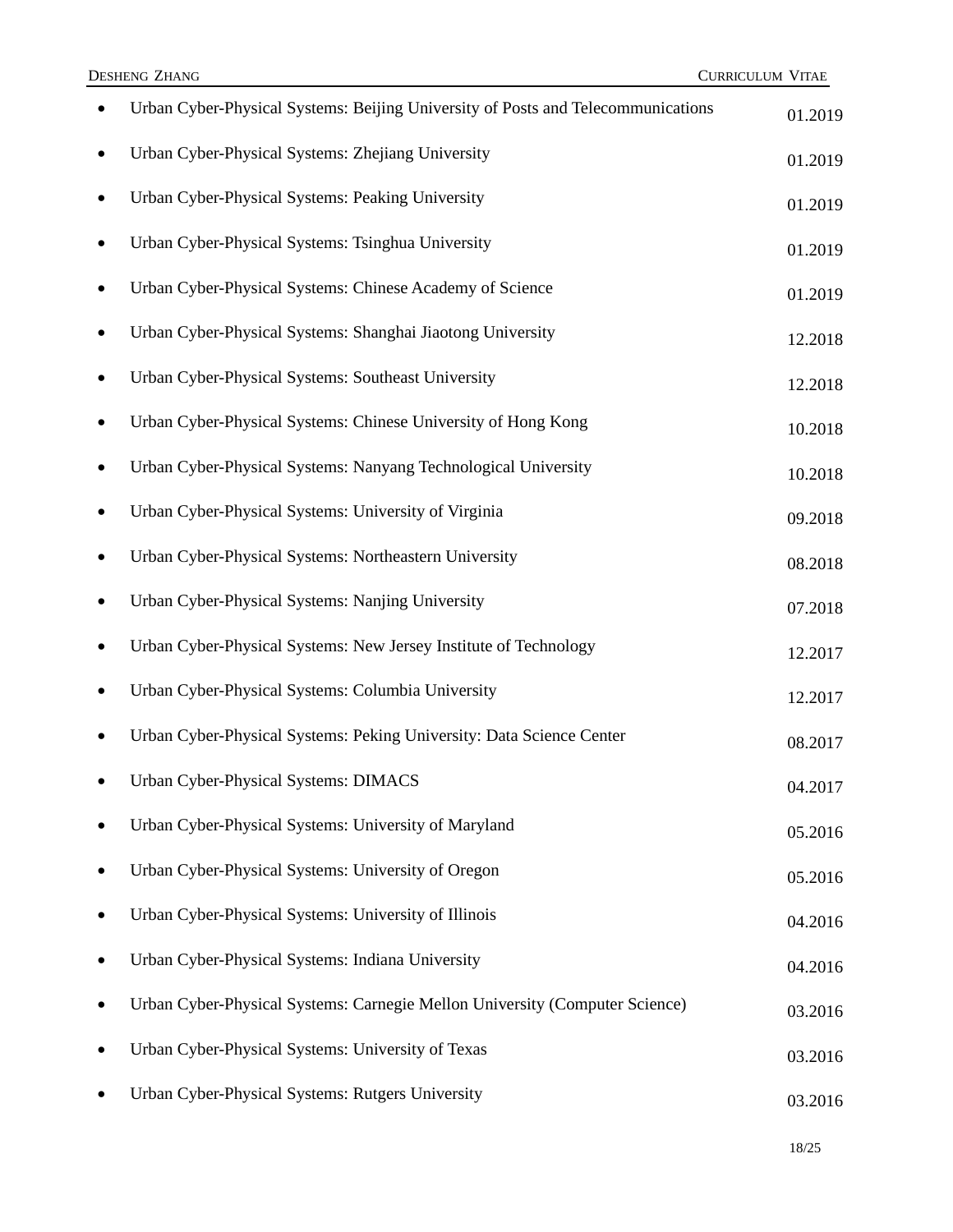| Urban Cyber-Physical Systems: Case Western Reserve University                     | 03.2016 |
|-----------------------------------------------------------------------------------|---------|
| Urban Cyber-Physical Systems: Vanderbilt University                               | 03.2016 |
| Urban Cyber-Physical Systems: Georgia Tech                                        | 02.2016 |
| Urban Cyber-Physical Systems: Florida State University, University of Mississippi | 02.2016 |
| Urban Cyber-Physical Systems: University of California                            | 02.2016 |
| Urban Cyber-Physical Systems: Carnegie Mellon University (Heinz College)          | 02.2016 |
| Urban Cyber-Physical Systems: Virginia Tech                                       | 02.2016 |
| Urban Cyber-Physical Systems: University of Georgia, University of Alabama        | 02.2016 |
| Urban Cyber-Physical Systems: Case Western Reserve University                     | 01.2016 |
| Urban Cyber-Physical Systems: Georgia State University, University of Memphis     | 01.2016 |
| Urban Cyber-Physical Systems: City University of New York                         | 12.2015 |
| Mobile Cyber-Physical Systems: University at Buffalo                              | 09.2015 |
| Mobile Cyber-Physical Systems: Hong Kong Polytechnic University                   | 09.2015 |
| Mobile Cyber-Physical Systems: Tsinghua University                                | 08.2015 |
| Mobile Cyber-Physical Systems: Peking University                                  | 08.2015 |
| Mobile Cyber-Physical Systems: Chinese Academy of Sciences                        | 08.2015 |
| Mobile Cyber-Physical Systems: New York University                                | 06.2015 |
| Mobile Cyber-Physical Systems: IBM Research                                       | 06.2015 |
| Mobile Cyber-Physical Systems: MIT                                                | 05.2015 |
| Mobile Cyber-Physical Systems: Northeastern University                            | 05.2015 |
| Mobile Cyber-Physical Systems: Boston University                                  | 05.2015 |
| Mobile Cyber-Physical Systems: Microsoft Research                                 | 04.2015 |
| International Conference on Collaboration Technologies and Systems                | 05.2014 |
|                                                                                   |         |

**DESHENG ZHANG** CURRICULUM VITAE

19/25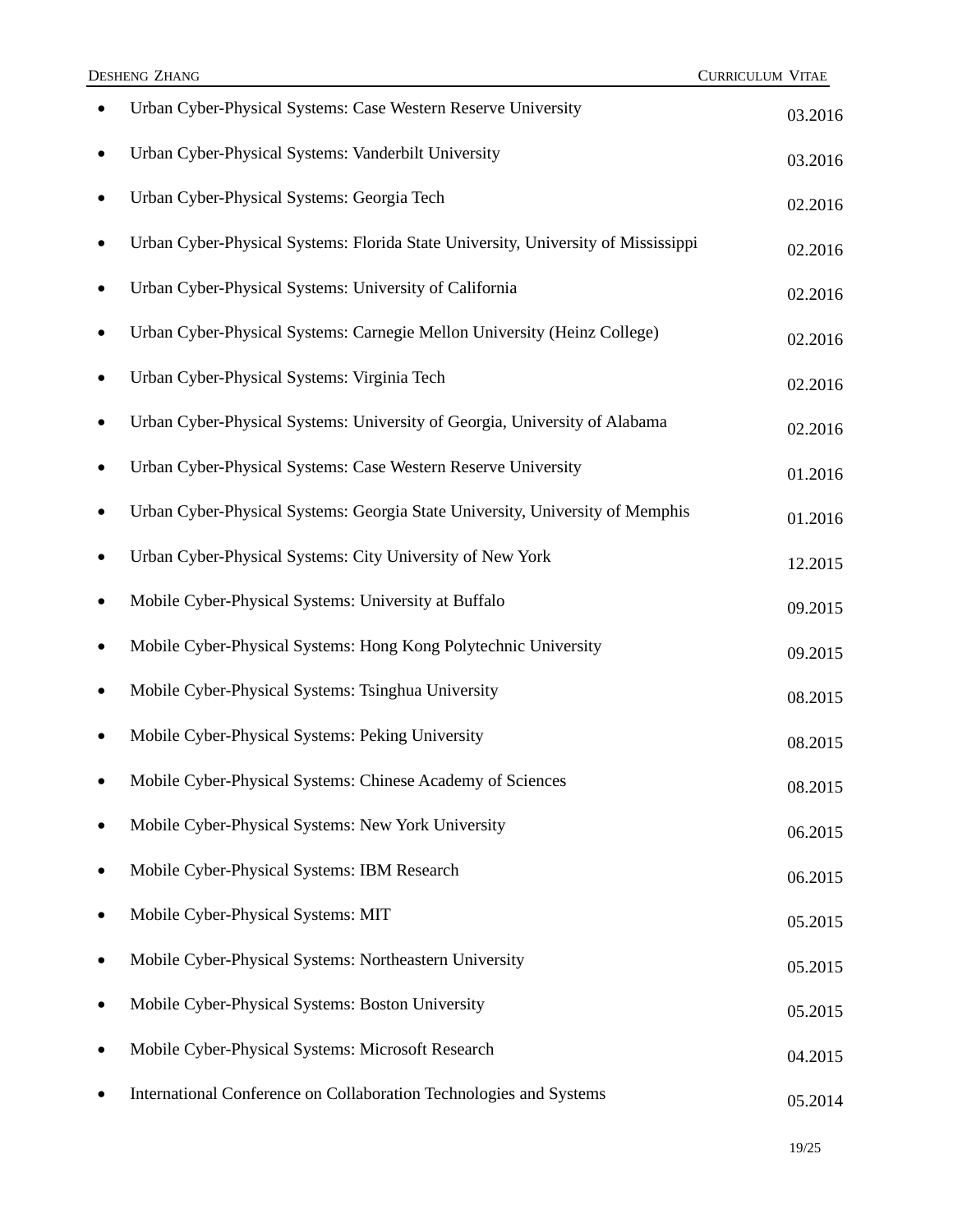## <span id="page-19-0"></span>**VI. Mentorship**

#### **VI.1 Thesis Advisor for 3 Graduated PhD Students**

| Zhihan Fang                                                                      | CS |  | $\vert 01/2017 - 05/2020 \vert$ First Employment: Facebook |  |  |  |  |
|----------------------------------------------------------------------------------|----|--|------------------------------------------------------------|--|--|--|--|
| <br>Thesis: Human Mobility Modeling Based on Heterogeneous Urban Sensing Systems |    |  |                                                            |  |  |  |  |

| ∼. | Xiaoyang Xie                                                          |  |  | $\vert$ 09/2017 – 05/2021   First Employment: Expedia |  |  |  |
|----|-----------------------------------------------------------------------|--|--|-------------------------------------------------------|--|--|--|
|    | Thesis: An Integration of Heterogeneous Systems For Vehicular Sensing |  |  |                                                       |  |  |  |

|          |                                                  |  |  | Yu Yang $\vert \text{CS} \vert 09/2017 - 07/2021 \vert$ First Employment: Assistant Professor Lehigh University |  |  |  |  |
|----------|--------------------------------------------------|--|--|-----------------------------------------------------------------------------------------------------------------|--|--|--|--|
| <u>.</u> | Thesis: Cyber Physical Systems for Urban Sensing |  |  |                                                                                                                 |  |  |  |  |

#### **VI.2 Thesis Advisor for 10 Current PhD Students**

|    | <b>Guang Wang</b> | <b>CS</b> | 09/2017 - Present   | 6.  | <b>Yang Guang</b>   | <b>CS</b>       | 09/2020 - Present |
|----|-------------------|-----------|---------------------|-----|---------------------|-----------------|-------------------|
|    | Qin Zhou          | CS        | 09/2017 - Present   |     | Zhiqing Hong        | <b>CS</b>       | 09/2020 - Present |
|    | Fan Zhang         | CS        | $09/2018$ - Present |     | <b>Yuequn Zhang</b> | CS <sup>-</sup> | 09/2021 - Present |
| 4. | Shuxin Zhong      | CS        | 09/2019 - Present   |     | Zejun Xie           | <b>CS</b>       | 09/2021 - Present |
|    | Wenjun Lyu        | CS        | 09/2020 - Present   | 10. | Songhua He          | <b>CS</b>       | 09/2021 - Present |

| 6.  | <b>Yang Guang</b>   | CS              | 09/2020 - Present |
|-----|---------------------|-----------------|-------------------|
| 7   | <b>Zhiqing Hong</b> | <b>CS</b>       | 09/2020 - Present |
| 8   | Yuequn Zhang        | CS <sup>-</sup> | 09/2021 - Present |
| 9   | Zejun Xie           | <b>CS</b>       | 09/2021 - Present |
| 10. | Songhua He          | CS              | 09/2021 - Present |

#### **VI.3 Thesis Committees Member for 13 PhD Students**

| 1.               | Qiaoying Huang          | CS         | 04/2021 | 9.  | Tugba Kulahcioglu | CS         | 04/2018 |
|------------------|-------------------------|------------|---------|-----|-------------------|------------|---------|
| 2.               | Pengxiang Wu            | CS         | 04/2021 | 10. | Xinyu Li          | <b>ECE</b> | 02/2018 |
| 3.               | Yungi Li                | CS         | 04/2021 | 11. | Ruilin Liu        | CS         | 09/2017 |
| $\overline{4}$ . | <b>Blerta Lindqvist</b> | CS         | 05/2019 | 12. | Liu Liu           | CS         | 05/2017 |
| 5.               | Lezi Wang               | CS         | 11/2018 | 13. | Luyang Liu        | <b>ECE</b> | 04/2017 |
| 6.               | Srinivas Devarak        | CS         | 11/2018 | 14. | Hongyu Li         | CS         | 04/2017 |
| 7.               | Chaolun Xia             | <b>CS</b>  | 05/2018 | 15. | Jun Hu            | CS         | 11/2016 |
| 8.               | Sen Yang                | <b>ECE</b> | 05/2018 | 16. | Shu Wang          | CS         | 09/2016 |
|                  |                         |            |         |     |                   |            |         |

| 9.  | Tugba Kulahcioglu | CS         | 04/2018 |
|-----|-------------------|------------|---------|
| 10. | Xinyu Li          | <b>ECE</b> | 02/2018 |
| 11. | Ruilin Liu        | CS         | 09/2017 |
| 12. | Liu Liu           | CS         | 05/2017 |
| 13. | Luyang Liu        | <b>ECE</b> | 04/2017 |
| 14. | Hongyu Li         | CS         | 04/2017 |
| 15. | Jun Hu            | CS         | 11/2016 |
| 16. | Shu Wang          | CS         | 09/2016 |

#### **VI.4 Thesis Advisor for 4 Master Students**

| . . | Jhaozhang Huang          | ∩∩<br>س    | 10/2019 | <u>.</u> | Yu<br>Yang                                | $\sim$<br>◡ | ′201 |
|-----|--------------------------|------------|---------|----------|-------------------------------------------|-------------|------|
| ∼.  | $\mathsf{L}$ haon<br>Zuc | <b>ECE</b> | 10/2019 |          | Xie<br>$\mathbf{v}$<br>$\Lambda$ 120 yang | C           | ZUI  |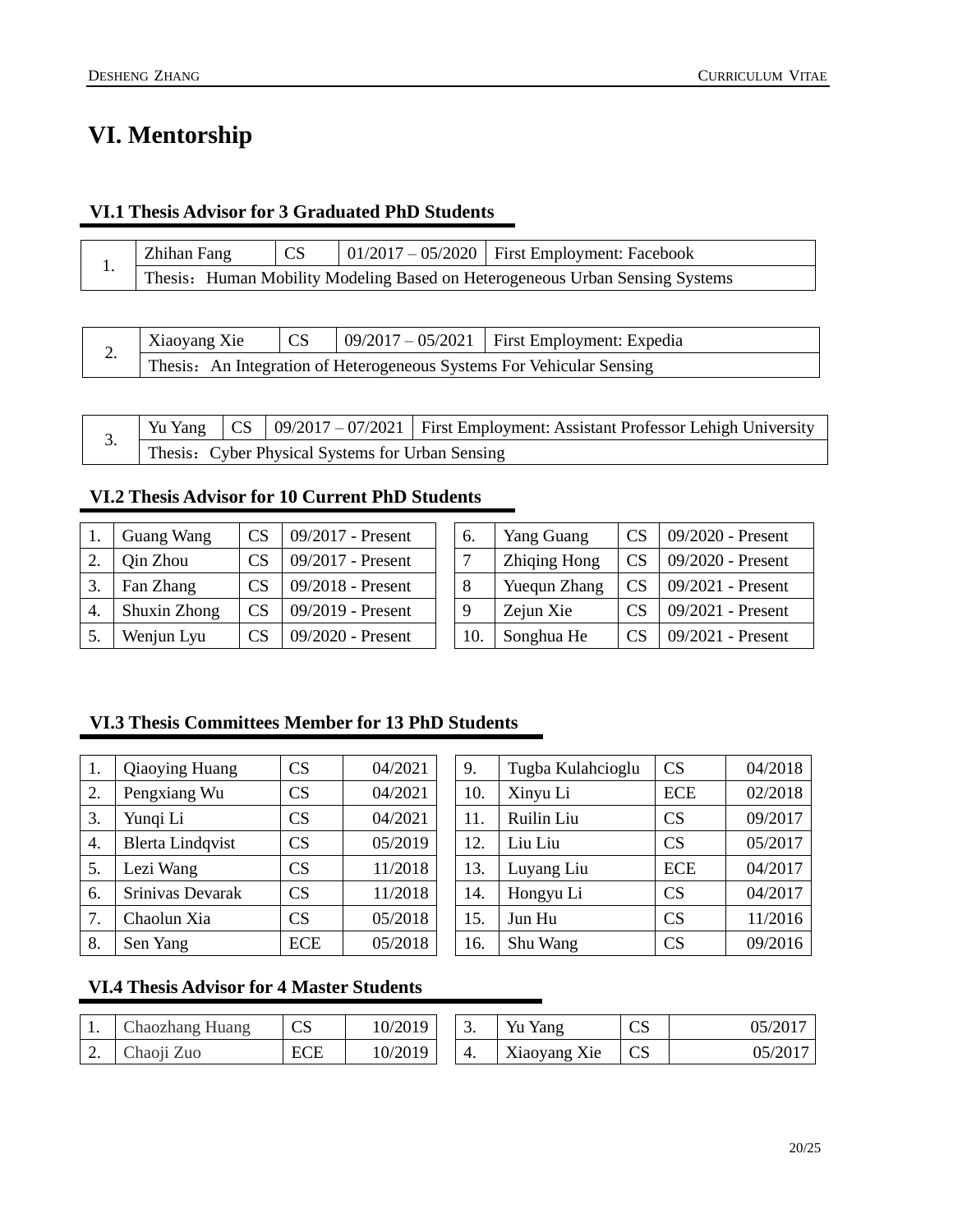|    | <b>Ryhan Moghe</b> | CS | 09/2020-Now     | 6.  | Swapneil Singh    | <b>CS</b> | 05/2021-Now     |
|----|--------------------|----|-----------------|-----|-------------------|-----------|-----------------|
|    | Grace Chen         | CS | $05/2021 - Now$ | ⇁   | Annie Wang        | <b>CS</b> | $05/2021 - Now$ |
|    | Samuel Malnati     | CS | $05/2021 - Now$ | 8.  | Jinal Shah        | <b>CS</b> | 05/2021-Now     |
| 4. | William Yubeaton   | CS | $05/2021 - Now$ | 9.  | Maya Ravichandran | <b>CS</b> | 01/2020-05/2021 |
|    | Biyun Wu           | CS | $05/2021 - Now$ | 10. | Rahoul Patel      | <b>CS</b> | 09/2020-05/2021 |

#### **VI.5 Research Advisor for Undergrad Students (REU)**

## <span id="page-20-0"></span>**VII. Teaching**

### **VII.1 Regular Course Instruction**

|                | <b>CS553:</b> Internet Service Design                                                                | S2021             |  |  |  |  |
|----------------|------------------------------------------------------------------------------------------------------|-------------------|--|--|--|--|
| 1              | 41 students                                                                                          |                   |  |  |  |  |
| $\overline{2}$ | <b>CS672:</b> Ubiquitous Computing for Smart Cities                                                  | S2020             |  |  |  |  |
|                | 63 students                                                                                          |                   |  |  |  |  |
| 3              | <b>CS352:</b> Internet Technology                                                                    | F <sub>2019</sub> |  |  |  |  |
|                | 166 students                                                                                         |                   |  |  |  |  |
| $\overline{4}$ | <b>CS352:</b> Internet Technology                                                                    | S2019             |  |  |  |  |
|                | 134 students                                                                                         |                   |  |  |  |  |
| 5              | <b>CS671:</b> Data Science for Smart Cities                                                          | F2018             |  |  |  |  |
|                | 19 students                                                                                          |                   |  |  |  |  |
| 6              | <b>CS671</b> : Data-Driven Cyber Physical Systems for Smart Cities                                   | S2018             |  |  |  |  |
|                | 8 students                                                                                           |                   |  |  |  |  |
| $\overline{7}$ | <b>CS352:</b> Internet Technology                                                                    | F <sub>2017</sub> |  |  |  |  |
|                | 113 students                                                                                         |                   |  |  |  |  |
| 8              | <b>CS671</b> : Data-Driven Cyber Physical Systems for Smart Cities                                   | S2017             |  |  |  |  |
|                | 17 students                                                                                          |                   |  |  |  |  |
|                | New Course Development CS551: Ubiquitous Computing                                                   | 2017-2021         |  |  |  |  |
| 9              | Proposed and developed a new course for <i>Ubiquitous Computing CS551</i> , which have been taught 4 |                   |  |  |  |  |
|                | times now at the CS department; Designed the course syllabus, presentation papers, course projects,  |                   |  |  |  |  |
|                | evaluation metrics, etc. So far, 107 students have been talking this course since 2017.              |                   |  |  |  |  |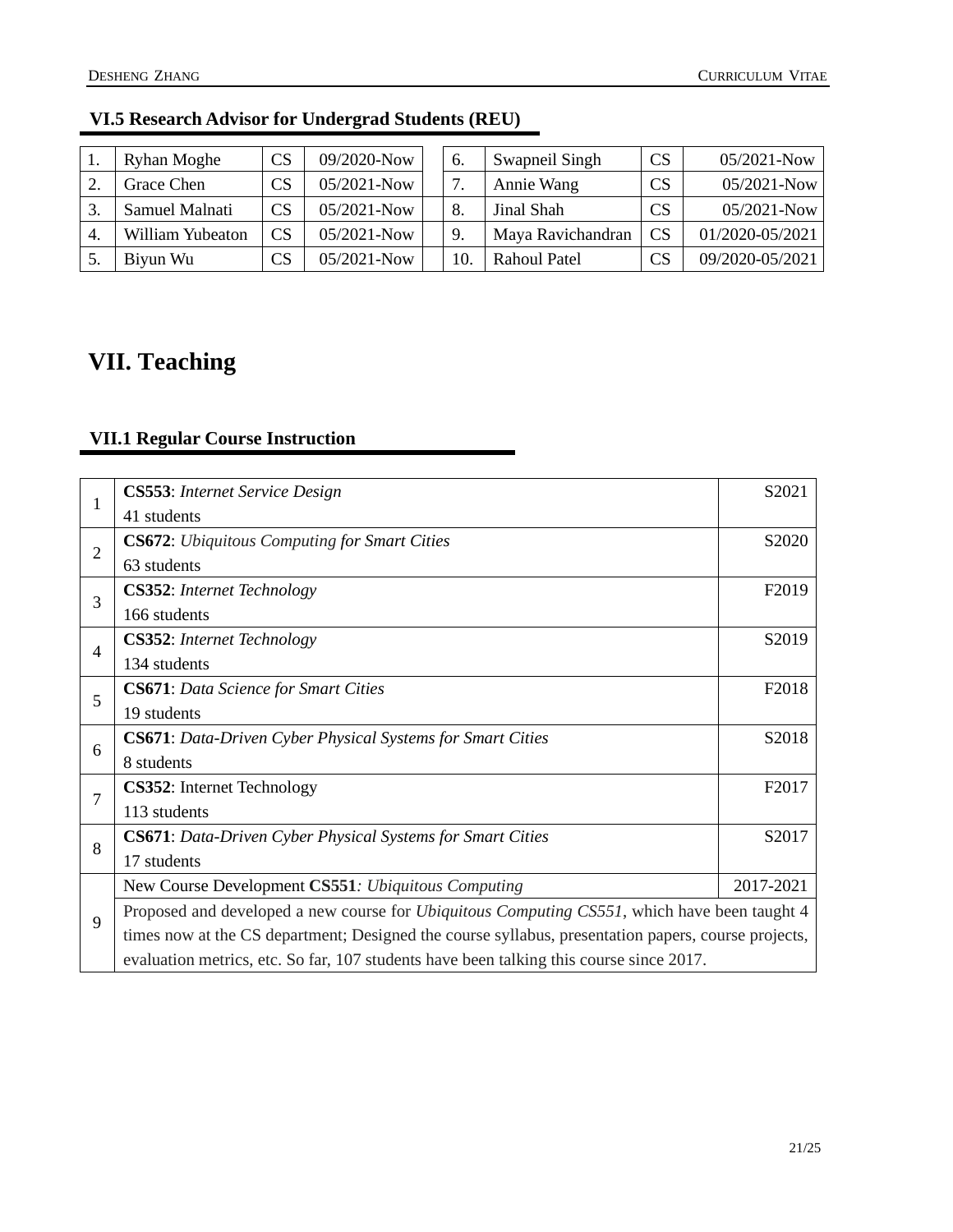| 1.  | S2021                          | <b>Ryhan Moghe</b> | 16. | F <sub>2018</sub> | Boyang Fu            |
|-----|--------------------------------|--------------------|-----|-------------------|----------------------|
| 2.  | S2021                          | Bliss Y Hu         | 17. | F <sub>2018</sub> | Xingcheng Rong       |
| 3.  | F <sub>2020</sub>              | <b>Ryhan Moghe</b> | 18. | F <sub>2018</sub> | Tongle Yao           |
| 4.  | F <sub>2020</sub>              | Yuefei Chen        | 19. | S2018             | Jiamin Gong          |
| 5.  | F <sub>2</sub> 020             | <b>Ryhan Moghe</b> | 20. | S2018             | Hersh Patel          |
| 6.  | F <sub>2</sub> 020             | <b>Rahul Patel</b> | 21. | S <sub>2018</sub> | Kaitlin Taylor       |
| 7.  | S2020                          | <b>Bliss Y Hu</b>  | 22. | S2018             | Jia You              |
| 8.  | S2020                          | Jianyu Qiu         | 23. | S2018             | Tsunming Yu          |
| 9.  | S2020                          | Maya Ravichandran  | 24. | F2017             | Jiaxu Su             |
| 10. | S <sub>2</sub> 0 <sub>20</sub> | Dengpan Yuan       | 25. | F2017             | Diana Navarro        |
| 11. | F2019                          | <b>Bliss Y Hu</b>  | 26. | F <sub>2017</sub> | Xiaofa Lin           |
| 12. | S2019                          | Yao Yongle         | 27. | F <sub>2017</sub> | Jiwei Chen           |
| 13. | S2019                          | Douglas J Rudolph  | 28. | S2017             | <b>Ishan Patel</b>   |
| 14. | S2019                          | Bliss Y Hu         | 29. | S2017             | <b>Lawrence Park</b> |
| 15. | S2019                          | Boyang Fu          | 30. | S2017             | Olaolu Emmanuel      |

### **VII.2 Independent Study Course Instruction**

| 16. | F2018             | Boyang Fu          |
|-----|-------------------|--------------------|
| 17. | F2018             | Xingcheng Rong     |
| 18. | F2018             | Tongle Yao         |
| 19. | S2018             | Jiamin Gong        |
| 20. | S2018             | Hersh Patel        |
| 21. | S <sub>2018</sub> | Kaitlin Taylor     |
| 22. | S2018             | Jia You            |
| 23. | S2018             | <b>Tsunming Yu</b> |
| 24. | F2017             | Jiaxu Su           |
| 25. | F2017             | Diana Navarro      |
| 26. | F2017             | Xiaofa Lin         |
| 27. | F2017             | Jiwei Chen         |
| 28. | S2017             | Ishan Patel        |
| 29. | S2017             | Lawrence Park      |
| 30. | S2017             | Olaolu Emmanuel    |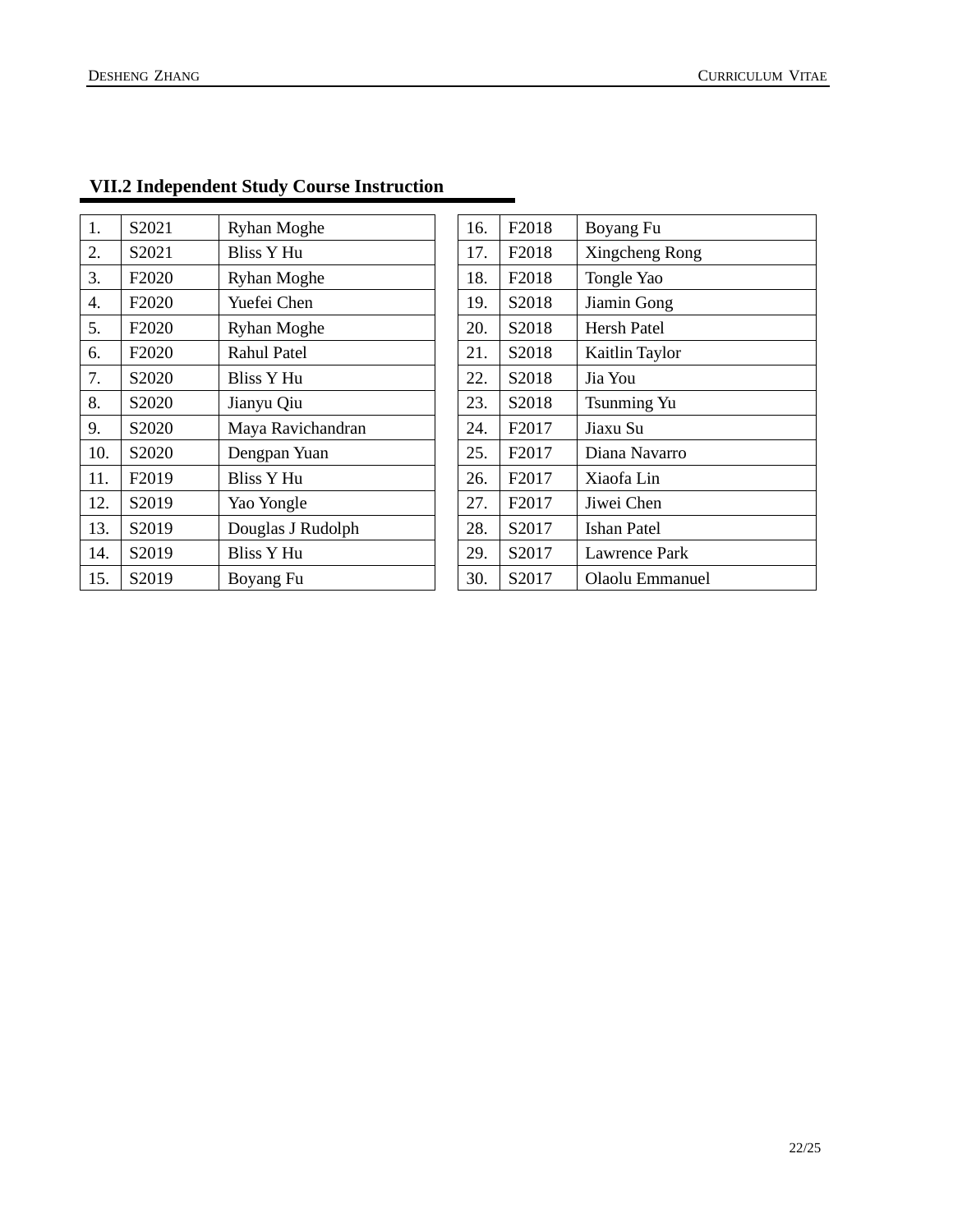## <span id="page-22-0"></span>**VIII. Services**

#### **VIII.1 Rutgers Internal Services**

| $\bullet$ | <b>Chair</b> for PhD Admission Committee        | 01.2020 |
|-----------|-------------------------------------------------|---------|
| $\bullet$ | Committee Member for Graduate Study             | 09.2019 |
| $\bullet$ | Organizers for New Jersey Smart Cities Workshop | 05.2019 |
| $\bullet$ | <b>Co-Chair</b> for PhD Admission Committee     | 09.2018 |
| $\bullet$ | Committee Member for Infrastructure             | 01.2018 |
| $\bullet$ | Committee Member for Faculty Hiring             | 01.2018 |
| $\bullet$ | Committee Member for Master Admission           | 09.2017 |
| $\bullet$ | Committee Member for PhD Admission              | 09.2017 |
| $\bullet$ | <b>Committee Member for Master Admission</b>    | 01.2017 |

#### **VIII.2 Conference Committee Co-Chairs and Journal Editors**

| $\bullet$ | Associate Editor for ACM Transactions on Sensor Networks (TOSN)                     | 2020-2022 |  |
|-----------|-------------------------------------------------------------------------------------|-----------|--|
| $\bullet$ | Associate Editor for Proceedings of ACM on Interactive, Mobile, Wearable Ubiquitous | 2018-2020 |  |
|           | Technologies (IMWUT)                                                                |           |  |
| $\bullet$ | IEEE International Conference on Parallel and Distributed Systems (ICPADS 2021)     | 12.2021   |  |
| $\bullet$ | The ACM Joint Conference on Pervasive and Ubiquitous Computing (UbiComp 2021)       | 12.2020   |  |
| $\bullet$ | The ACM Conference on Embedded Networked Sensor Systems (SenSys 2019)               | 02.2019   |  |
| $\bullet$ | IEEE International Conference on Parallel and Distributed Systems (ICPADS 2019)     | 01.2019   |  |
| $\bullet$ | IEEE International Conference on Mobile Ad-Hoc and Smart Systems (MASS 2019)        | 01.2019   |  |
| $\bullet$ | The Conference on Computer Communications and Networks (ICCCN 2019)                 | 09.2018   |  |
| $\bullet$ | <b>IEEE Workshop on Mission-Oriented Cyber-Physical System Networking</b>           | 08.2017   |  |

#### **VIII.3 Technical Program Committee**

- **SenSys'21**: The Conference on Embedded Networked Sensor Systems, 11/16-19, 2021, Portugal
- **AAAI'21**: The 35<sup>th</sup> AAAI conference on Artificial Intelligence, 02/02-02/09, 2021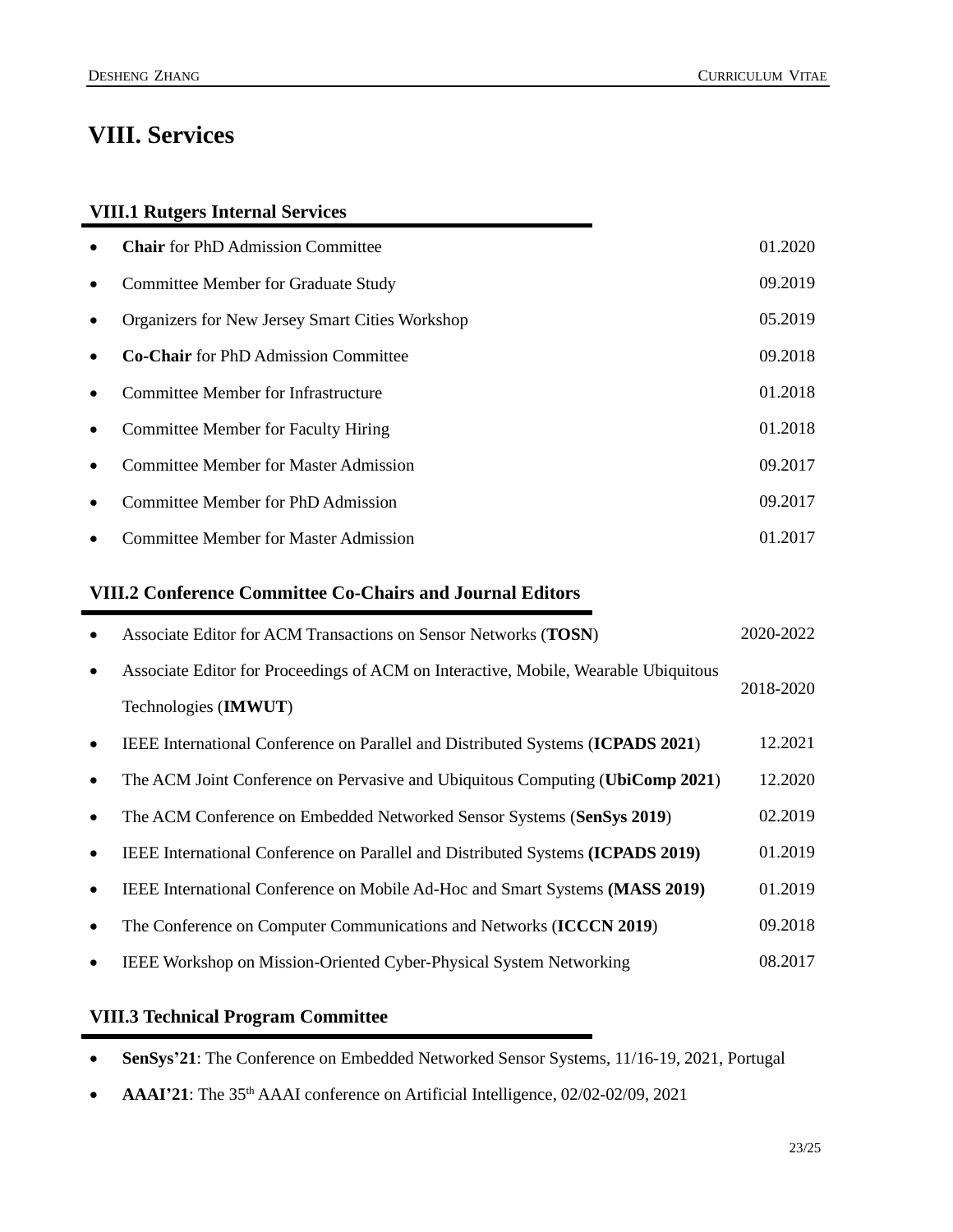| WebConference'21: The 30th Web Conference, 04/19-04/26/, 2021, Ljubljana, Slovenia              |
|-------------------------------------------------------------------------------------------------|
| EWSN'21: The Conference on Embedded Wireless Systems & Networks, 2/17-19 2021, France           |
| SenSys'20: The Conference on Embedded Networked Sensor Systems, 11/16-19, 2020, Japan           |
| <b>DCOSS'20</b> : The Conference on Distributed Computing in Sensor Systems, 5/25-27 2020, CA   |
| SMARTCOMP'20: IEEE International Conference on Smart Computing, 6/22-6/25, 2020, Italy          |
| MASS'20: IEEE Conference on Mobile Ad-Hoc and Smart Systems, 10-13/12, 2020, India              |
| DCOSS'19: The Conference on Distributed Computing in Sensor Systems, 5/25 2019, Greece          |
| <b>SMARTCOMP'19:</b> IEEE International Conference on Smart Computing, 6/12-6/15, 2019, D.C.    |
| ICCCN'19: The Conference on Computer Communications and Networks, 7/29 - 8/1, 2019, Spain       |
| SenSys'18: The Conference on Embedded Networked Sensor Systems, 11/4-7, 2018, Shenzhen          |
| <b>ICCCN'18</b> : The Conference on Computer Communications and Networks, 7/30-8/2, 2018, China |
| SAC'18: The ACM Symposium on Applied Computing in 2018, April 9 - April 13, 2018, France        |
| <b>SECON'18</b> : The Conference on Sensing, Communication and Networking, 6/11-13, 2018, HK    |
| EWSN'18: The Conference on Embedded Wireless Systems & Networks, 2/14-16, 2018, Spain           |
| <b>ICCPS'18</b> : The Conference on Cyber-Physical Systems, 4/11-13, 2018, Porto, Portugal      |
| ICCCN'17: The Conference on Computer Communications & Networks, 7/31-8/3, 2017, Canada          |
| SECON'17: The Conference on Sensing, Communication & Networking, 6/12-14, 2017, San Diego       |
| NAS'17: The Conference on Networking, Architecture, and Storage, 8/7-8, 2017, Shenzhen          |
| MISENET'17: IEEE Workshop on Mission-oriented Wireless Sensor Networking, 5/1 2017, US          |
| SmartSys: IEEE Workshop on Smart Service Systems, 5/18-20 2016, St. Louis, Missouri             |

#### **VIII.4 Paper Reviews**

- **Scientific Reports – Nature**
- **PLOS One – Public Library of Science**
- Proceedings of ACM on Interactive, Mobile, Wearable & Ubiquitous Technologies **IMWUT**
- ACM Transactions on Intelligent Systems and Technology **TIST**
- ACM Transactions on Sensor Networks **TOSN**
- ACM Transactions on Cyber Physical Systems **TCPS**
- ACM Transactions on Knowledge Discovery from Data **TKDD**